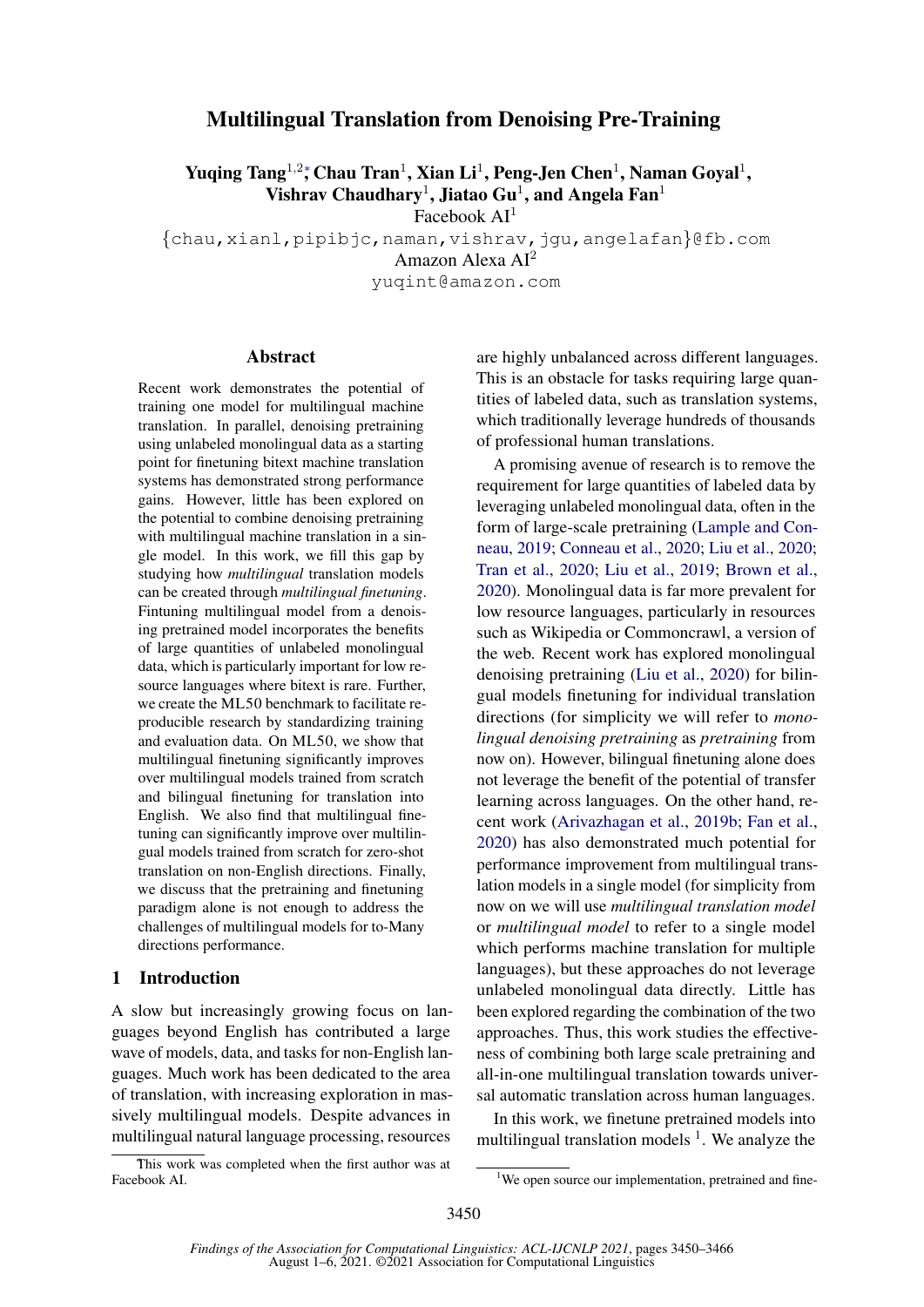effectiveness of *multilingual finetuning* — finetuning a single model to perform translation for multiple languages — across low, mid, and high resource translation settings to understand the benefits and limits of both pretraining and the transfer learning across languages. First, we demonstrate how to extend pretrained models to support additional languages using only monolingual data via denoising training criteria. Next, we show how to perform effective finetuning to create one-model multilingual translation. Finally, we evaluate the multilingual translation across a variety of settings to understand the strength of starting with pretraining. Ultimately, we demonstrate that finetuning to create one-model multilingual translation provides large BLEU improvements in the Many-to-English setting, but starting with pretraining is not sufficient to achieve strong English-to-Many performance.

#### 2 Related work

#### 2.1 Multilingual Pretraining

We build upon recent progress of pretraining techniques for NLP applications [\(Peters et al.,](#page-11-3) [2018;](#page-11-3) [Radford et al.,](#page-11-4) [2018;](#page-11-4) [Devlin et al.,](#page-10-1) [2019;](#page-10-1) [Liu et al.,](#page-11-2) [2019;](#page-11-2) [Song et al.,](#page-11-5) [2019;](#page-11-5) [Lewis et al.,](#page-11-6) [2020a\)](#page-11-6). In particular, recent works explored pretraining on multilingual unlabeled corpora [\(Lample and Con](#page-11-0)[neau,](#page-11-0) [2019;](#page-11-0) [Conneau et al.,](#page-9-0) [2020;](#page-9-0) [Liu et al.,](#page-11-1) [2020;](#page-11-1) [Tran et al.,](#page-12-0) [2020\)](#page-12-0) and significantly improved the performance of finetuning of bilingual translation models between two languages. We extend [Liu](#page-11-1) [et al.](#page-11-1) [\(2020\)](#page-11-1); [Cooper Stickland et al.](#page-10-2) [\(2021\)](#page-10-2) by investigating finetuning in a multilingual setting.

#### 2.2 Multilingual Neural Machine Translation

Training a universal translation system between multiple languages [\(Firat et al.,](#page-10-3) [2016;](#page-10-3) [Johnson](#page-10-4) [et al.,](#page-10-4) [2017\)](#page-10-4) has shown enormous improvement for translating low-resource languages [\(Gu et al.,](#page-10-5) [2018\)](#page-10-5), even enabling zero-shot translation [\(Lakew](#page-11-7) [et al.,](#page-11-7) [2018;](#page-11-7) [Gu et al.,](#page-10-6) [2019;](#page-10-6) [Arivazhagan et al.,](#page-8-0) [2019a;](#page-8-0) [Garcia et al.,](#page-10-7) [2020\)](#page-10-7). Previous multilingual translation work began with multitask learning [\(Dong et al.,](#page-10-8) [2015\)](#page-10-8). Subsequently, work focused on the the model capacity bottleneck, leading to exploration of various parameter sharing strategies [\(Blackwood et al.,](#page-9-3) [2018;](#page-9-3) [Platanios et al.,](#page-11-8) [2018;](#page-11-8) [Sachan and Neubig,](#page-11-9) [2018;](#page-11-9) [Lu et al.,](#page-11-10) [2018\)](#page-11-10). Models

for all languages [\(Ha et al.,](#page-10-9) [2016\)](#page-10-9) have also been explored and extended to incorporate language information [\(Tan et al.,](#page-12-1) [2019\)](#page-12-1). Bitext data pretraining and finetuning aiming at creating multiple machine translation models for different translation directions has also be explored [\(Dabre et al.,](#page-10-10) [2019;](#page-10-10) [Lin](#page-11-11) [et al.,](#page-11-11) [2020\)](#page-11-11). [Arivazhagan et al.](#page-9-2) [\(2019b\)](#page-9-2); [Fan et al.](#page-10-0) [\(2020\)](#page-10-0) indicate that it is essential to train gigantic models with enough capacity to fully leverage massive multilingual corpora. A closely related concurrent work, [Siddhant et al.](#page-11-12) [\(2020\)](#page-11-12) shows it is possible to train a multilingual system jointly with monolingual datasets based on [Song et al.](#page-11-5) [\(2019\)](#page-11-5). In contrast, in this work we focus on unlabeled data denoising pretraining instead of bitext data pretraining to utilize almost unlimitedly available unlabeled texts. We aim at creating a single universal translation model across multiple languages via finetuning multilingual translation systems from a pretrained model.

#### 2.3 Multilingual Translation Datasets

Working in a multilingual setting remains challenging, as various different datasets, evaluation settings, and preprocessing such as tokenization are used. Benchmarks for sentence embeddings [\(Hu](#page-10-11) [et al.,](#page-10-11) [2020\)](#page-10-11), natural language inference [\(Conneau](#page-9-4) [et al.,](#page-9-4) [2018\)](#page-9-4), and question answering [\(Lewis et al.,](#page-11-13) [2020b\)](#page-11-13) exist, but there is not yet a setting for machine translation data with different resource levels and language families at sufficiently large scale and variety. [Zhang et al.](#page-12-2) [\(2020\)](#page-12-2) propose OPUS100 with 100 languages, but the training and evaluation data are not human translated. [Arivazhagan et al.](#page-9-2) [\(2019b\)](#page-9-2) use proprietary data to train and evaluate. In contrast, we contribute the ML50 benchmark, a dataset of 50 languages with publicly available training and evaluation sets, including high, mid, and extremely low resource directions, and open source this benchmark.

# 3 Multilingual Translation from Monolingual Denoising Pretraining

Masked language modeling and denoising pretraining have been successful across a wide variety of tasks, including creating bilingual translation models. We describe the pretrained multilingual BART model and present multilingual finetuning, a technique to convert pretrained models into multilingual machine translation systems.

tuned models, and the ML50 dataset downloading scripts at [https://github.com/pytorch/fairseq/tree/](https://github.com/pytorch/fairseq/tree/master/examples/multilingual) [master/examples/multilingual](https://github.com/pytorch/fairseq/tree/master/examples/multilingual).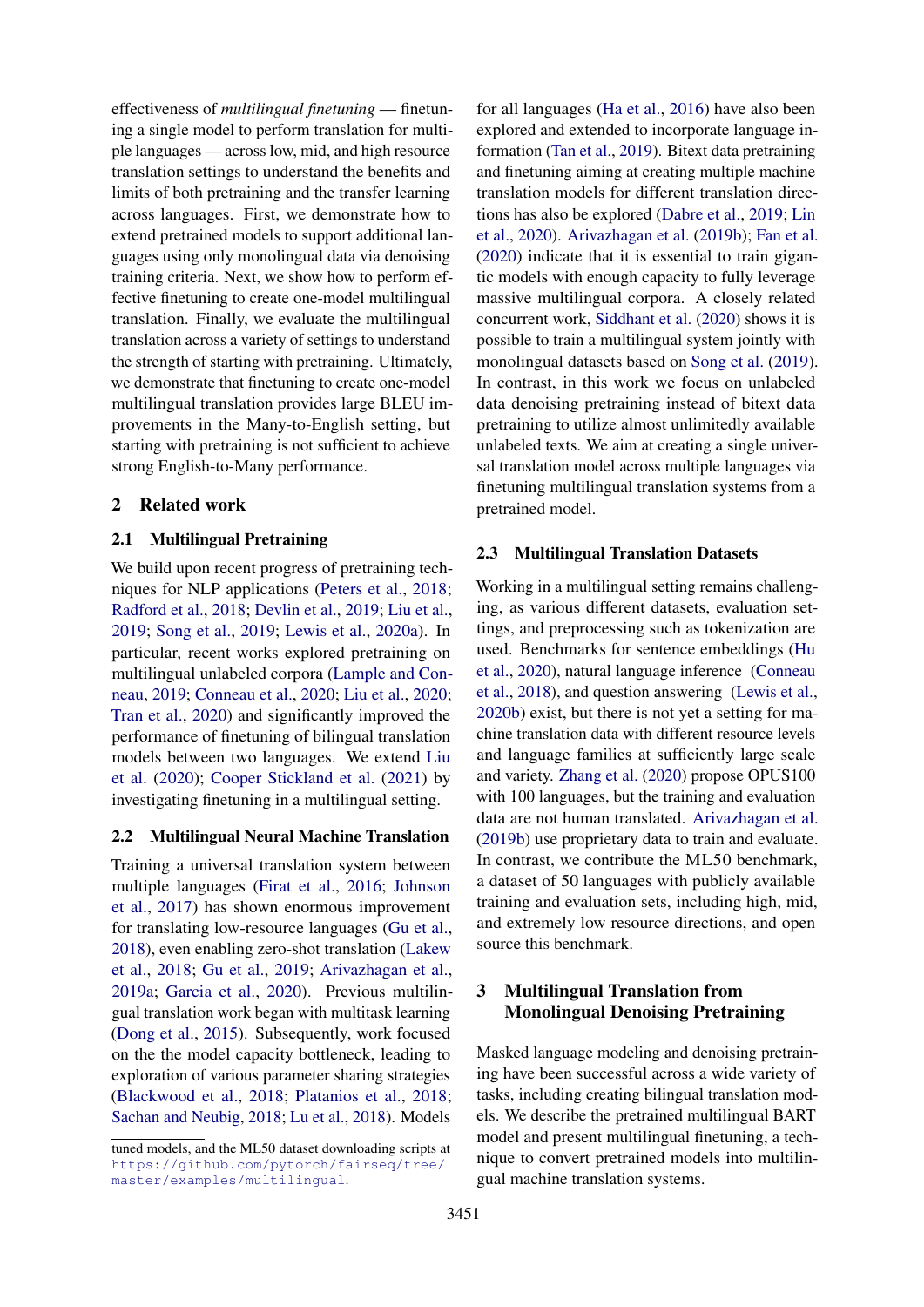mBART Multilingual BART (mBART) [\(Liu](#page-11-1) [et al.,](#page-11-1) [2020\)](#page-11-1) is a sequence-to-sequence generative pretraining scheme. The model incorporates  $N$  languages by concatenating data:  $\mathcal{D} = \{\mathcal{D}_1, ..., \mathcal{D}_N\}$ where each  $\mathcal{D}_i$  is a collection of monolingual documents in language i. mBART is trained as a denoising autoencoder, training to predict the original text X given  $g(X)$  where g is a noising function that corrupts text. We maximize  $\mathcal{L}_{\theta}$ :

$$
\mathcal{L}_{\theta} = \sum_{\mathcal{D}_i \in \mathcal{D}} \sum_{x \in \mathcal{D}_i} \log P(x|g(x); \theta) , \qquad (1)
$$

where x is an instance in language i and the distribution  $P$  is defined by the seq-to-seq model. This model is pretrained using two types of noise in  $g$  random span masking and order permutation — as described in [\(Liu et al.,](#page-11-1) [2020\)](#page-11-1).

#### <span id="page-2-0"></span>3.1 Multilingual Finetuning

To leverage pretraining to create translation systems, previous work [\(Liu et al.,](#page-11-1) [2020\)](#page-11-1) used mBART as a starting point and then performed bilingual finetuning. Concretely, the seq-to-seq model was finetuned on language  $i$  to language  $j$  translation. However, *bilingual finetuning* does not leverage the full capacity of multilingual pretraining, as the resulting translation model can only translate between two languages. Recent work on multilingual translation [\(Aharoni et al.,](#page-8-1) [2019;](#page-8-1) [Arivazhagan](#page-9-2) [et al.,](#page-9-2) [2019b\)](#page-9-2) demonstrates that strong translation models can be created by doing multilingual training. Thus, we propose to perform *multilingual finetuning* (ML-FT) to retain the benefits of both multilingual translation models and unlabeled data pretraining. Multilingual translation models allow languages to transfer the learning from each other. Pretraining utilizes large amount of monolingual data to complement the lack of bitext data.

To perform multilingual finetuning, we collect bitexts of different language pairs  $(i, j)$  into a large collection  $\mathcal{B}_{i,j} = \{(x_i, y_j)\}\$  for each direction  $(i, j)$ . We augment each bitext pair  $(x_i, y_j)$  by adding a source language token and a target language token at the beginning of  $x$  and  $y$  respectively to form a target language token augmented pair  $(x', y')$ . We then initialize a transformer based seq-to-seq model by the pretrained mBART, and provide the multilingual bitexts  $B = \bigcup_{i,j} B_{i,j}$  to finetune the pretrained model.

Multilingual Translation Model Variants We explore 3 configurations to create different versions

of multilingual translation models: *Many-to-one* (M→1), *one-to-Many* (1→M), and *Many-to-Many*  $(M \leftrightarrow M)$  via a pivot language. Given the presence of English language in large scale bitext data, we follow [\(Arivazhagan et al.,](#page-9-2) [2019b\)](#page-9-2) using English as the pivot language to create Many-to-Many models: the Many-to-one model encodes  $N$  languages and decodes to English, while the one-to-Many model encodes English and decodes into  $N$  languages. Finally, the Many-to-Many model encodes and decodes N languages.

Temperature Sampling When training multilingual models with many languages, the training dataset sizes are imbalanced as different languages have different quantities of bitext. Thus, we train with temperature upsampling, which upsamples lower resource pairs so that the high resource languages do not dominate the training data. We follow [Arivazhagan et al.](#page-9-2) [\(2019b\)](#page-9-2) and use the following temperature based sampling function with temperature  $T$  to sample data for each direction:

$$
p_{i,j} \propto \left(\frac{|\mathcal{B}_{i,j}|}{\sum_{i,j} |\mathcal{B}_{i,j}|}\right)^{1/T}
$$

#### 4 Experimental Setting

We examine the impact of multilingual finetuning over pretrained models. First, we create the ML50 benchmark to include 50 different languages of various resource levels and language families that we can obtain from publicly available, high quality data sources. The ML50 benchmark standardizes training data, evaluation data, and evaluation procedure across different languages. Second, we detail how we obtain mBART50 pretrained models by extending mBART25. Third, we describe three strong baselines: bilingual translation models from scratch, bilingual finetuning from mBART50 pretrained models, and multilingual translation models from scratch. Finally, we describe our evaluation and generation procedure. In the next section, (Section [5\)](#page-4-0), we will detail the results of the experiments.

#### 4.1 ML50 Benchmark

To investigate the usefulness of pretraining and multilingual finetuning compared to existing alternatives, we create the ML50 Benchmark. ML50 contains training and evaluation data across 50 different languages, from extremely low resource languages like Xhosa and Gujarati to high resource languages like French and German. The full list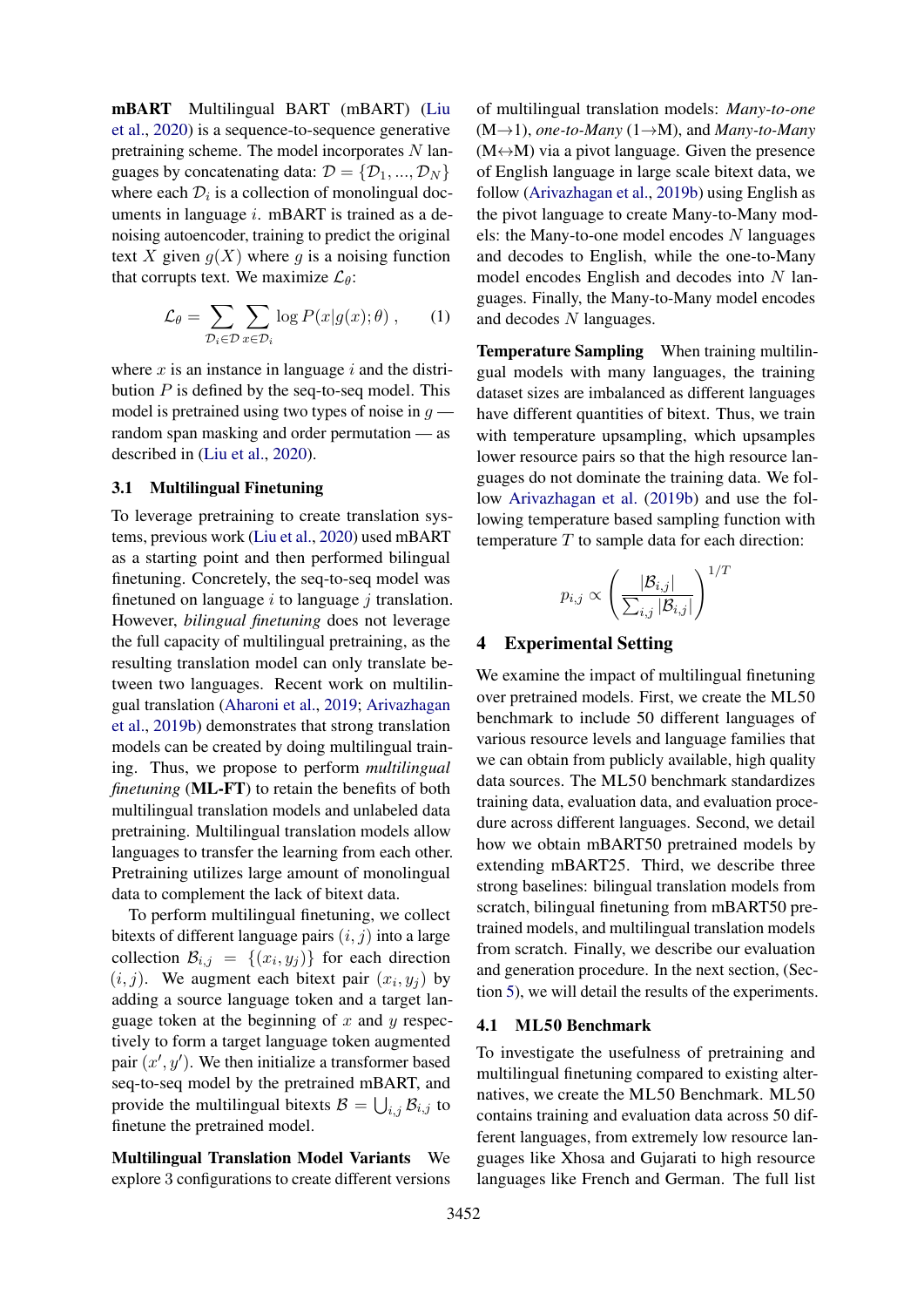of languages is shown in Table [1.](#page-4-1) We group the languages into five categories based on the amount of available training data: more than 10M pairs (8 languages), 1M to 10M pairs (5 languages), 100k to 1M pairs (17 languages), 10K to 100K pairs (13 languages), and finally, less than 10K pairs of training data (5 languages). While considering the resource levels, we also choose the ML50 dataset to include languages in multiple language families, from Germanic and Romance languages to Indic and African ones. Many additional languages we contribute are lower resource, compared to the languages in the original mBART25.

Training Data We gather bitext data between English and 49 other languages to form ML50, to enable the training of machine translation models. We select these 49 languages based on the amount of bitext and monolingual data to cover languages with different amount of resources and under different language families. All of the data is publicly available, such as WMT [\(Bojar et al.,](#page-9-5) [2013,](#page-9-5) [2014,](#page-9-6) [2016,](#page-9-7) [2017,](#page-9-8) [2018;](#page-9-9) [Barrault et al.,](#page-9-10) [2019,](#page-9-10) [2020\)](#page-9-11), IWSLT [\(Luong and Manning,](#page-11-14) [2015;](#page-11-14) [Cettolo et al.,](#page-9-12) [2017\)](#page-9-12), TED58 [\(Qi et al.,](#page-11-15) [2018\)](#page-11-15), OPUS [\(Tiedemann,](#page-12-3) [2012\)](#page-12-3), WAT [\(Nakazawa et al.,](#page-11-16) [2019\)](#page-11-16), LauraMartinus [\(Abbott and Martinus,](#page-8-2) [2019\)](#page-8-2), ITB [\(Kunchukut](#page-10-12)[tan et al.,](#page-10-12) [2018\)](#page-10-12), and FLORES (Guzmán et al., [2019\)](#page-10-13). For multilingual training, each language pair can include data from multiple sources. We simply concatenate them together and remove duplicated source-target sentence pairs for each language pair. We use fasttext [\(Joulin et al.,](#page-10-14) [2017\)](#page-10-14) to perform language identification on both source and target sentences, and we remove sentences pairs if either source or target sentence is not predicted as expected language. We further filter out training data that match to any source or target side sentences in evaluation datasets. Compared to other datasets such as OPUS100 [\(Zhang et al.,](#page-12-2) [2020\)](#page-12-2), the ML50 benchmark contains around 4 times more training data. The full list of languages, data sources, and amount of resulting data can be found in Table [6.](#page-14-0)

Evaluation Data To ensure high quality evaluation of languages covered in ML50, we include publicly available, widely used evaluation sets. We source these evaluation datasets from translation workshops such as WMT, IWSLT, WAT, and other published research works. We follow the evaluation protocol, including tokenization, used for each

of these evaluation sets, to ensure our results are comparable with existing work. We release these scripts to make it easier for others  $2$ . Compared to other datasets such as OPUS100, we choose to use high quality existing evaluation datasets rather than use part of the training data as evaluation. This is because training data, particularly for low resource languages, is often very noisy and unreliable.

#### 4.2 Creating mBART50

While multilingual pretrained models have shown strong performance in a variety of tasks [\(Liu et al.,](#page-11-1) [2020;](#page-11-1) [Conneau et al.,](#page-9-0) [2020\)](#page-9-0), they remain limited as they are trained on a fixed number of languages. For example, mBART was trained on 25 languages, all fairly high resource. Pretraining fully from scratch is computationally intensive — mBART trained for 2.5 weeks on 256 Nvidia V100 GPUs [\(Liu et al.,](#page-11-1) [2020\)](#page-11-1). However, there are hundreds of different languages in the world, so restarting pretraining from scratch to add any of them to mBART would be difficult. Instead, we take the existing mBART model, trained on 25 languages, and extend it to more than 50 languages.

We take the public available mBART25 checkpoint [\(Liu et al.,](#page-11-1) [2020\)](#page-11-1) in the fairseq library [\(Ott](#page-11-17) [et al.,](#page-11-17) [2019\)](#page-11-17) to continue the pretraining process. We extend mBART25 embedding layers with randomly initialized vectors for an extra set of 25 language tokens. To be consistent with mBART, we reuse its 250K sentencepiece [\(Kudo and Richardson,](#page-10-15) [2018\)](#page-10-15) model which was trained using monolingual data for 100 languages from XLMR [\(Conneau et al.,](#page-9-0) [2020\)](#page-9-0), and thus already supports languages beyond the original mBART25 was trained on  $3$ . To create this extended mBART model, we combine the monolingual data of original 25 languages and the new 25 languages from XLMR [\(Conneau et al.,](#page-9-0) [2020\)](#page-9-0). For pretraining, we train mBART50 for an additional 500K updates with batch size of maximum 9216 tokens per GPU using 64 V100 GPUs. We also release the pretrained mBART50 model, which will be useful for a variety of text generation tasks beyond translation.

<span id="page-3-0"></span><sup>2</sup>[https://github.com/pytorch/fairseq/](https://github.com/pytorch/fairseq/tree/master/examples/multilingual) [tree/master/examples/multilingual](https://github.com/pytorch/fairseq/tree/master/examples/multilingual).

<span id="page-3-1"></span><sup>&</sup>lt;sup>3</sup> For languages that are not supported in the original  $250K$ sentencepiece vocabulary, we can extend the vocabulary to include additional sub-word units for these languages and add the corresponding embedding vectors to the pretrained models to continue the pretraining.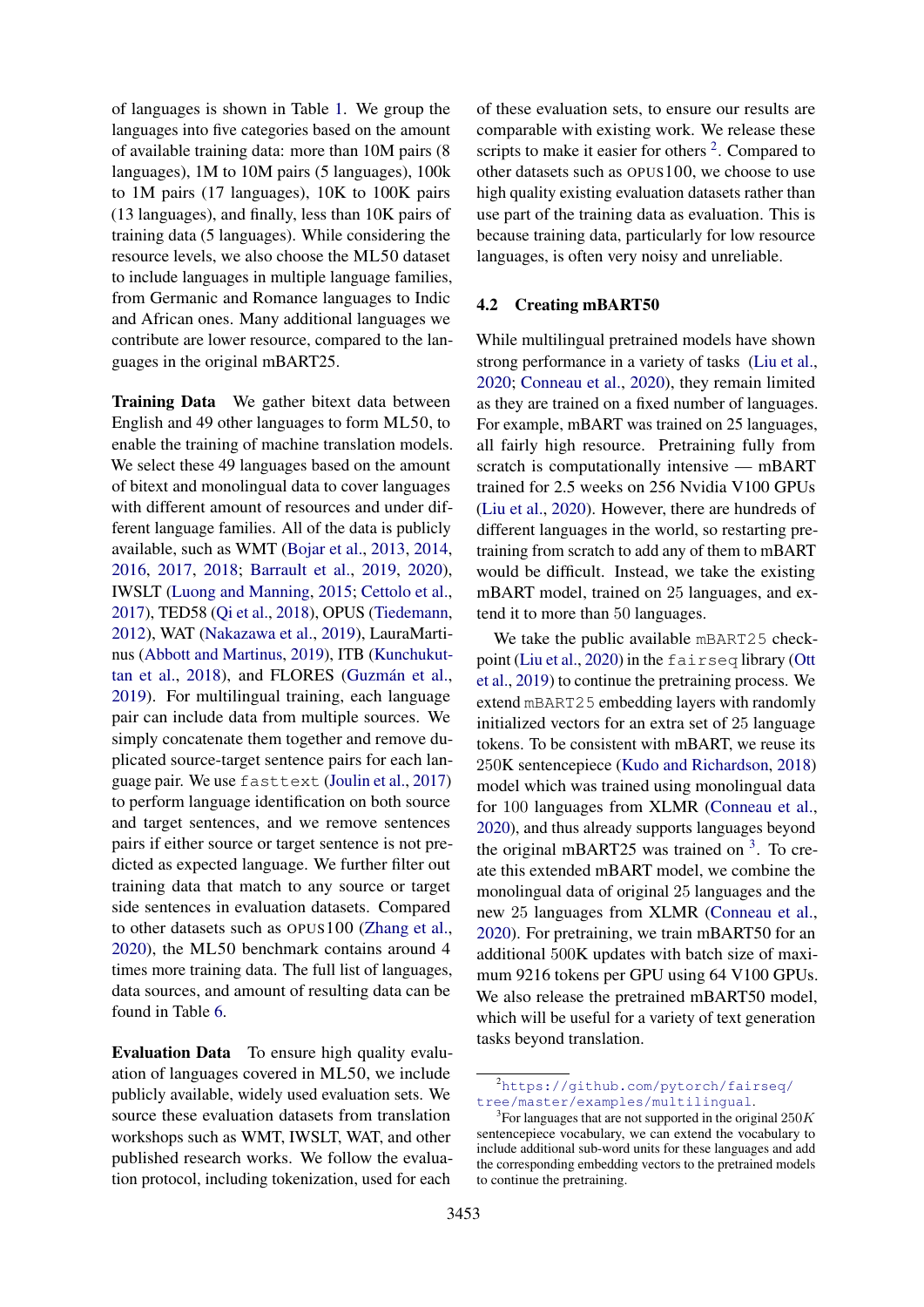<span id="page-4-1"></span>

| Data size   | Languages                                                                                             |
|-------------|-------------------------------------------------------------------------------------------------------|
| 10M+        | German, Czech, French, Japanese, Spanish, Russian, Polish, Chinese                                    |
| $1M - 10M$  | Finnish, Latvian, Lithuanian, Hindi, Estonian                                                         |
| 100k to 1M  | Tamil, Romanian, Pashto, Sinhala, Malayalam, Dutch, Nepali, Italian, Arabic, Korean, Hebrew, Turkish, |
|             | Khmer, Farsi, Vietnamese, Croatian, Ukrainian                                                         |
| 10K to 100K | Thai, Indonesian, Swedish, Portuguese, Xhosa, Afrikaans, Kazakh, Urdu, Macedonian, Telugu, Slove-     |
|             | nian, Burmese, Georgia                                                                                |
| 10K-        | Marathi, Gujarati, Mongolian, Azerbaijani, Bengali                                                    |

Table 1: Languages in ML50 Benchmark. We display the languages included in the ML50 Benchmark and the quantity of training data in bitext pairs. Full breakdown is provided in Table [6.](#page-14-0)

Multilingual Finetuning from mBART50 We finetune the mBART50 model into Many-to-one  $(M\rightarrow 1)$ , one-to-Many  $(1\rightarrow M)$ , and Many-to-Many  $(M \leftrightarrow M)$  models with the ML50 training dataset using English as pivot as described in Section [3.1.](#page-2-0) We finetune the models for 300K updates and sweep through different batch sizes (4096 and 8000 maximum tokens per GPU), learning rates (1e−4, 2e−4, 5e−4) , and upsampling temperature (1.5, 3, 5) for best performing multilingual models on validation, using 32 GPUs for each training instance.

#### 4.3 Baselines

We compare our proposed multilingual finetuning to three strong baselines: bilingual training from scratch, bilingual finetuning, and multilingual models trained from scratch.

Bilingual Trained from Scratch (BL-SC) We train bilingual translation models with standard Transformer [\(Vaswani et al.,](#page-12-4) [2017\)](#page-12-4) models for translation into and from English to 49 languages. For directions with more than 1 million bitext training data (de, cs, fr, ja, es, ru, pl, zh, fi, lv, lt, and hi), we train Transformer Big models as there is more data to benefit from additional model capacity. For directions with more than 10 million bitext training data (de, cs, fr, ja, es, ru, pl, and zh), we also train Transformer Large models as there is even more data to benefit from additional model capacity. The best performing bilingual model is selected as the Bilingual Train from Scratch baseline. Please refer to Table [5](#page-13-0) for details of these architectures.

Bilingual Finetuning (BL-FT) Bilingual finetuning adapts the mBART model into bilingual machine translation models by training for longer on translation bitext. For each language direction, we follow [Liu et al.](#page-11-1) [\(2020\)](#page-11-1) and finetune for 40K updates to obtain the Bilingual Finetuning baseline.

Multilingual Trained from Scratch (ML-SC) We train 3 different multlilingual models from scratch: Many-to-one  $(M\rightarrow 1)$ , one-to-Many  $(1 \rightarrow M)$ , and Many-to-Many  $(M \leftrightarrow M)$  with English as pivot. We train for 500K updates and sweep through different batch sizes (4096 and 8000 maximum tokens per GPU), learning rates (1e−4, 2e−4, 5e−4) , and upsampling temperature (1.5, 3, 5) for best performing multilingual model on validation, using 32 GPUs for each training instance.

### 4.4 Evaluation and Generation

We evaluate performance with tokenized BLEU, following the tokenization in mBART [\(Liu et al.,](#page-11-1) [2020\)](#page-11-1). To generate, we decode using beam search with beam size  $N = 5$  with length penalty = 1.0 on the validation set. We do not perform checkpoint averaging. To select the best performing model in a sweep, we compare BLEU on the validation set.

#### <span id="page-4-0"></span>5 Multilingual Finetuning Performance

We evaluate the performance of multilingual finetuning on the ML50 Benchmark — we compare multilingual finetuning models with bilingual training from scratch, bilingual finetuning, and multilingual training from scratch. Results of multilingual finetuning comparing to all baselines are displayed in Table [2](#page-5-0) (per direction comparison is available in Figure [1\)](#page-6-0). The results demonstrate strong improvement over the baselines on many-to-English and comparable performance on English-to-many directions. We also evaluate multilingual finetuning many-to-many models zero-shot performance on non-English directions without bitext data. Our results demonstrates multilingual finetuning models' strong improvement on zero-shot directions comparing to multilingual models trained from scratch.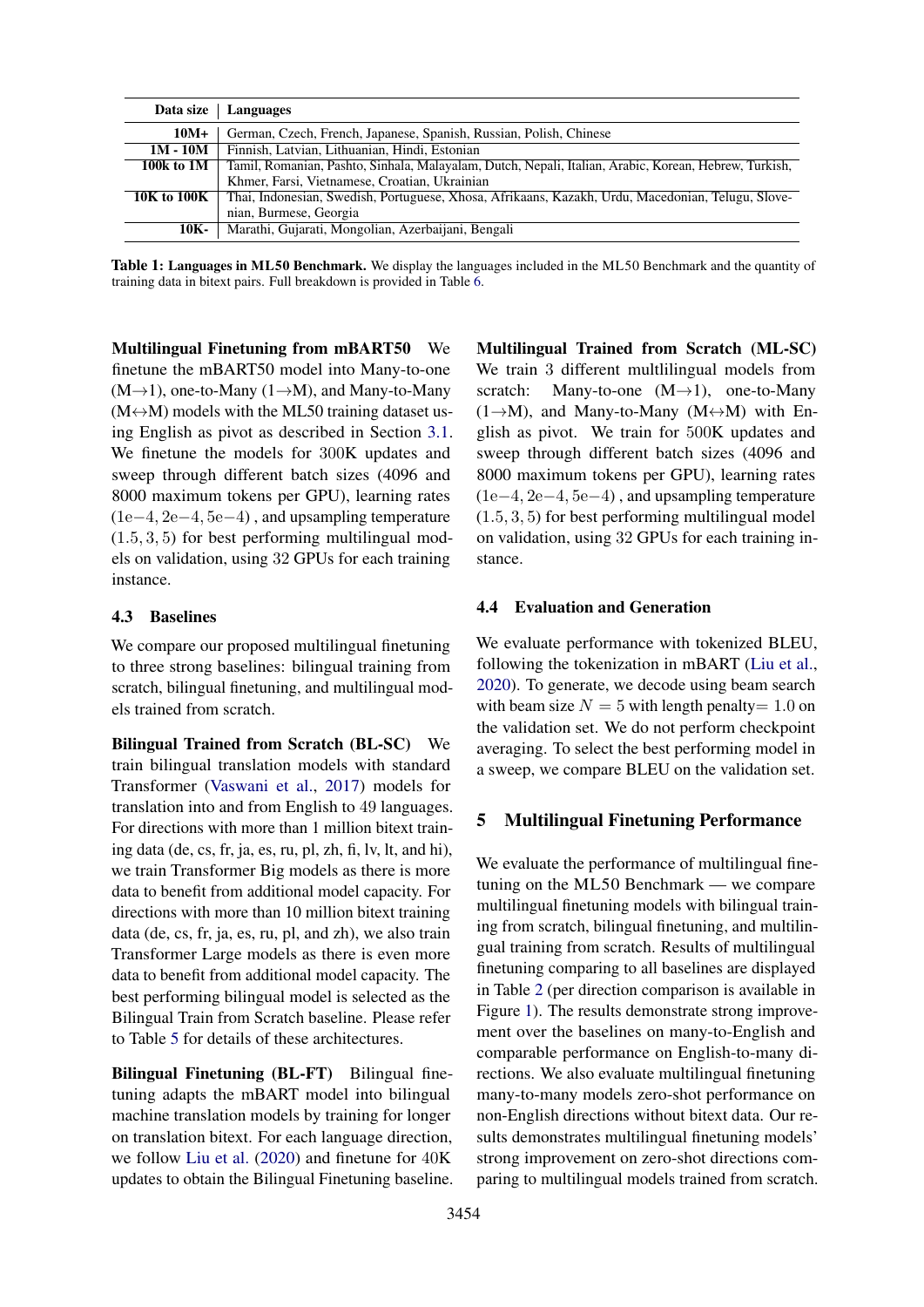<span id="page-5-0"></span>

| Data          | <b>Multilingual FT Translation to English</b> |                       |                     |                       |                        |                       |                   | <b>Multilingual FT Translation from English</b> |                     |                       |                        |                       |
|---------------|-----------------------------------------------|-----------------------|---------------------|-----------------------|------------------------|-----------------------|-------------------|-------------------------------------------------|---------------------|-----------------------|------------------------|-----------------------|
| $\Delta$ BLEU | <b>Bilingual</b>                              |                       | <b>Bilingual FT</b> |                       | <b>Multilingual SC</b> |                       | <b>Bilingual</b>  |                                                 | <b>Bilingual FT</b> |                       | <b>Multilingual SC</b> |                       |
|               | $M\rightarrow 1$                              | $M \leftrightarrow M$ | $M\rightarrow 1$    | $M \leftrightarrow M$ | $M\rightarrow 1$       | $M \leftrightarrow M$ | $1 \rightarrow M$ | $M \leftrightarrow M$                           | $1 \rightarrow M$   | $M \leftrightarrow M$ | $1 \rightarrow M$      | $M \leftrightarrow M$ |
| >10M          | 2.4                                           | 0.2                   | 0.7                 | $-1.6$                | 1.1                    | $-0.5$                | $-0.3$            | $-1.5$                                          | $-2.1$              | $-3.3$                | 0.2                    | $\theta$              |
| $1M-10M$      | 6.2                                           | 4.4                   | 2.3                 | 0.5                   | 1.4                    | 0.3                   | 1.7               | $0.6^{\circ}$                                   | $-1.6$              | $-2.7$                | 0.2                    | $-0.4$                |
| $100k-1M$     | 8.0                                           | 7.3                   | 2.4                 | 1.6                   | 2.5                    | 0.4                   | 4.0               | 3.2                                             | $-0.4$              | $-1.2$                | $-0.1$                 | $-0.3$                |
| $10-100K$     | 22.3                                          | 20.7                  | 5.5                 | 3.8                   | 4.4                    | 2.3                   | 13.5              | 13.7                                            | 0.1                 | 0.32                  | $-0.2$                 | $-0.3$                |
| $4 - 10k$     | 18.9                                          | 15.0                  | 7.3                 | 3.4                   | 5.8                    | 0.9                   | 10.0              | 9.7                                             | 1.3                 | 1.00                  | $-0.7$                 | $-1.2$                |
| A11           | 12.0                                          | 10.3                  | 3.5                 | 1.8                   | 3.1                    | $-0.1$                | 6.3               | 5.8                                             | $-0.5$              | $-1.0$                | $-0.1$                 | $-0.4$                |

Table 2: Multilingual Finetuning on 50 languages comparing to 3 baselines: (1) bilingual from scratch, (2) bilingual finetuning, and (3) multilingual training from scratch. Multilingual Finetuning (a) consistently improves over all baselines for translation into English (left), while (b) performs similarly over bilingual finetuning and multilingual from scratch with significant improvement over bilingual from scratch for translation from English (right). Numbers are average *BLEU difference* between multilingual finetuning models and the corresponding baselines. Per direction comparison is available in Figure [1.](#page-6-0)

#### 5.1 Comparison to Bilingual Finetuning

To understand whether the benefit of transfer learning across languages can be stacked on top of finetuning pretrained models, we analyze the improvement of multilingual finetuning with the same model size as bilingual finetuning in Table [2.](#page-5-0)

In the Many-to-one setting, every language pair is improved by multilingual finetuning except one. Some low resource languages see substantial improvement of more than 10 BLEU points, with the largest improvement being over 15 BLEU points. On average, multilingual finetuning improves 3.5 BLEU across all directions into English. In the oneto-Many setting, performance is about the same between multilingual finetuning and bilingual finetuning with average gap of  $-0.5$  BLEU. In manyto-many setting, on average multilinugal finetuning improves the performance of translation into English by 1.8 BLEU while with  $-1.0$  BLEU behind for translation from English. We hypothesize that the benefit of pretraining is diminished by the challenge of decoding into many target languages in multilingual compared to bilingual finetuning.

#### 5.2 Comparison to Multilingual from Scratch

To understand the impact of pretraining-finetuning paradigms for multilingual translation, we examine our proposed multilingual finetuning method comparing to multilingual models trained from scratch. As shown in Table [2,](#page-5-0) in Many-to-One setting, multilingual finetuning performs consistently better than multilingual model trained from scratch by 3.1 BLEU on average. For low resource directions (4k-10k bitexts), the improvement is as high as 5.8

BLEU. However, in the One-to-Many and Many-to-Many settings, multilingual finetuning does not perform better than multilingual training from scratch. For translation from English, One-to-Many multilingual finetuning performs −0.1 BLEU points worse than multilingual from scratch on average; many-to-many multilingual finetuning model performs −0.4 BLEU worse than multilingual from scratch on average. On translation into English, we also observe that many-to-many multilingual finetuning models performs −0.1 BLEU worse than multilingual from scratch on average. Again we hypothesize that the benefit of monolingual data pretraining is dominated by the challenges of a large amount of decoding tasks for individual target languages. We will discuss the challenges of to-many translation further in Section [6.1.](#page-7-0)

#### 5.3 Comparison to Bilingual from Scratch

To understand the combined benefits of pretrainingfinetuning and multilingual transfer learning, we examine the improvement of multilingual finetuning with the same model size over bilingual from scratch in Table [2.](#page-5-0) In the Many-to-one setting, every language pair is improved by multilingual finetuning — on average multilingual finetuning improves over bilingual models by 12.0 BLEU. Some low and mid resource languages see substantial improvement of more than 20 BLEU points (see Figure [1\)](#page-6-0). In the one-to-Many setting, multilingual finetuning outperforms almost all bilingual models except for 5 directions with minor gaps (mostly less than 1 BLEU). In many-to-many setting, multilingual finetuning improves translation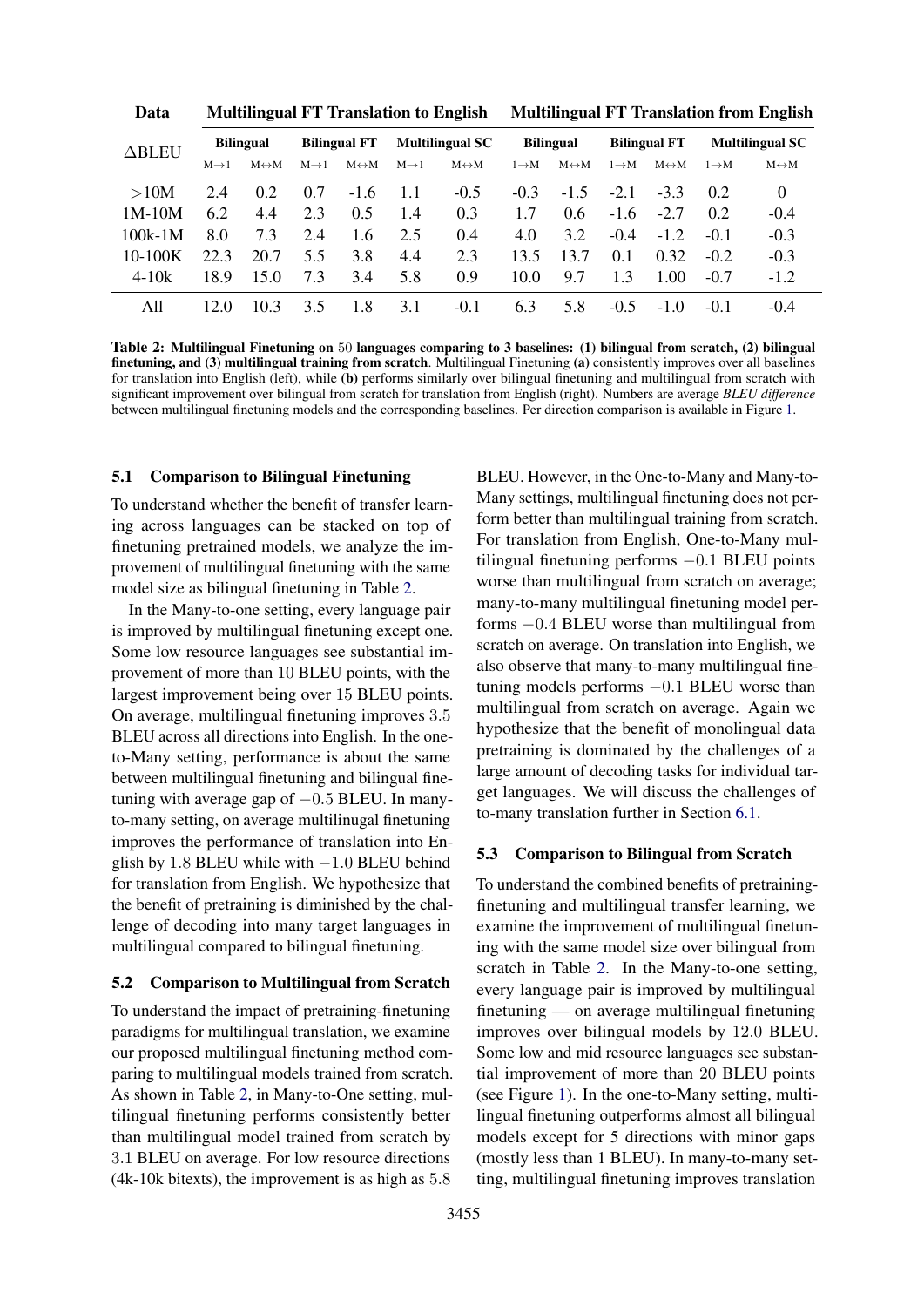<span id="page-6-0"></span>



High -> Low Resource Directions

### Translation From English



Figure 1: Multilingual Finetuning and Other Baselines Comparing to Bilingual Models for 50 Languages Translation. Y-Axis numbers are BLEU difference to bilingual models trained from scratch.

into English by 10.3 BLEU while with 5.8 BLEU improvement for translation from English. Thus concludes that multilingual finetuning can achieve the significant improvement over bilingual baselines across all directions translation into English and from English.

#### 5.4 Zero-shot on Non-English Directions

We study the impact of multilingual finetuning on zero-shot non-English directions without any bitext training data. We evaluate multilinugal many-tomany scratch and finetuning over WMT 13 and 20 test data (fr-de and de-fr test data are from WMT20 [\(Barrault et al.,](#page-9-11) [2020\)](#page-9-11) and the other test data is from WMT 13 [\(Bojar et al.,](#page-9-5) [2013\)](#page-9-5)). As shown in Table [4,](#page-7-1) many-to-many multilingual finetuning model outperforms many-to-many multilingual from scratch models by a large margin with average 11.9 BLEU improvement. We hypothesize that the zero-shot non-English translation performance gain is from two factors (1) that pretrained mBART multilingual encoders and decoders are well-trained with monolingual data; (2) that pretrained mBART decoders are not coupled with specific source languages as multilingual scratch models. Note that decoders of multilingual models from scratch are always trained with English as the source language in the encoders while multilingual finetuning models' decoders are trained with both English and the target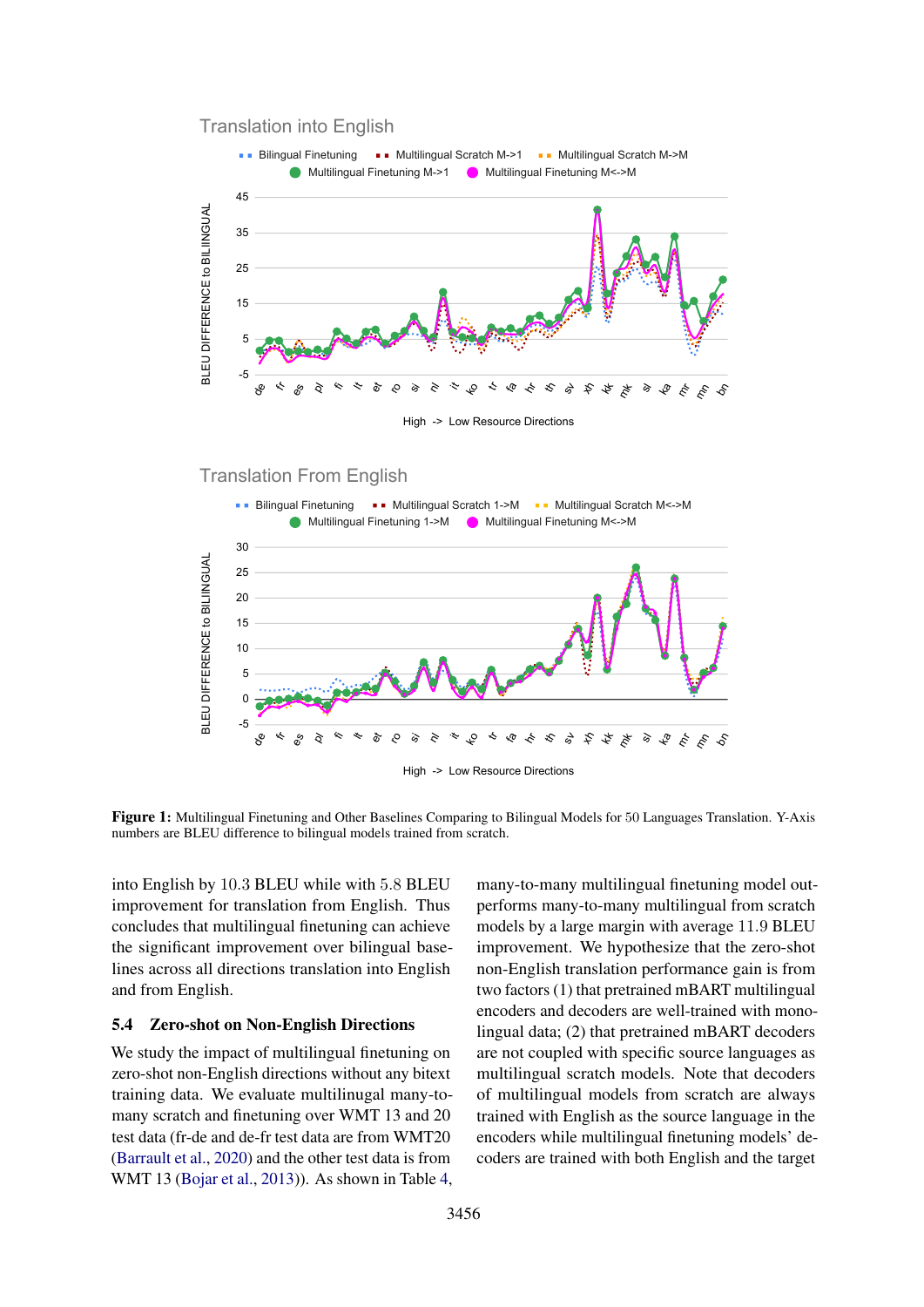| Model                       | de   | $\mathbf{c}\mathbf{s}$ | $_{\rm fr}$ | ja   | es   | ru   | pl   | zh   | $\mathbf f$ | 1v   | <sup>1</sup> t | hi   |
|-----------------------------|------|------------------------|-------------|------|------|------|------|------|-------------|------|----------------|------|
| ML-FT $M\rightarrow 1$      | 41.5 | 34.2                   | 39.8        | 20.5 | 28.6 | 39.1 | 34.1 | 26.8 | 31.3        | 23.1 | 31.6           | 27.2 |
| ML-FT $M \leftrightarrow M$ | 37.9 | 31.7                   | 37.3        | 17.7 | 27.3 | 37.9 | 32.0 | 24.8 | 29.0        | 21.8 | 30.4           | 25.5 |
| ML-FT $1 \rightarrow M$     | 38.6 | 24.5                   | 38.9        | 23.7 | 29.5 | 28.7 | 22.3 | 32.4 | 21.0        | 17.9 | 14.7           | 20.0 |
| ML-FT $M \leftrightarrow M$ | 36.8 | 23.3                   | 37.4        | 22.8 | 28.6 | 27.3 | 21.5 | 31.1 | 19.7        | 16.2 | 14.4           | 18.7 |
| Model                       | et   | ta                     | ro          | ps   | si   | ml   | nl   | ne   | it          | ar   | ko             | he   |
| ML-FT $M\rightarrow 1$      | 30.9 | 18                     | 38.6        | 16.2 | 17.5 | 19.9 | 38.1 | 21.1 | 43.9        | 39.1 | 21.7           | 43.5 |
| ML-FT $M \leftrightarrow M$ | 28.4 | 17.2                   | 37.0        | 15.2 | 16.1 | 18.7 | 37.7 | 19.4 | 43.3        | 41.9 | 23.3           | 42.0 |
| ML-FT $1 \rightarrow M$     | 19.6 | 30.9                   | 36.4        | 8.4  | 4.1  | 24.8 | 32.6 | 9.0  | 37.5        | 21.2 | 19.4           | 29.0 |
| ML-FT $M \leftrightarrow M$ | 18.5 | 30.6                   | 35.5        | 8.2  | 3.3  | 23.6 | 31.1 | 8.5  | 35.9        | 20.0 | 18.5           | 27.4 |
| Model                       | tr   | km                     | fa          | vi   | hr   | uk   | th   | id   | SV          |      |                | af   |
|                             |      |                        |             |      |      |      |      |      |             | pt   | xh             |      |
| ML-FT $M\rightarrow 1$      | 24.8 | 11.2                   | 35.7        | 33.1 | 44.3 | 36.2 | 30.3 | 39.1 | 46.9        | 49.3 | 14.2           | 42.5 |
| ML-FT $M \leftrightarrow M$ | 24.3 | 10.7                   | 34.0        | 32.7 | 42.7 | 34.2 | 29.1 | 37.9 | 45.1        | 47.1 | 16.6           | 42.4 |
| ML-FT $1 \rightarrow M$     | 22.1 | 6.2                    | 18.3        | 32.5 | 31.9 | 24.4 | 36.0 | 34.8 | 37.8        | 41.0 | 8.9            | 20.4 |
| ML-FT $M \leftrightarrow M$ | 21.4 | 5.7                    | 18.2        | 32.0 | 30.8 | 24.1 | 35.7 | 35.1 | 38.0        | 40.8 | 11.6           | 20.4 |
| Model                       | kk   | <b>ur</b>              | mk          | te   | sl   | my   | ka   | gl   | mr          | gu   | mn             | az   |
| ML-FT $M\rightarrow 1$      | 19.3 | 31.4                   | 42.5        | 44.0 | 33.9 | 32.1 | 28.6 | 40.6 | 17.4        | 15.8 | 13.6           | 19.9 |
| ML-FT $M \leftrightarrow M$ | 15.6 | 31.7                   | 39.4        | 41.8 | 31.6 | 29.7 | 24.5 | 36.9 | 15.4        | 5.4  | 12.8           | 17.4 |
| ML-FT $1 \rightarrow M$     | 6.5  | 24.6                   | 27.0        | 41.0 | 22.8 | 35.4 | 12.3 | 28.0 | 13.4        | 1.9  | 8.5            | 8.1  |

Table 3: Multilingual Finetuning BLEU scores over 50 languages

language as source languages in encoders. This result echos the findings in (Gu et al., 2019) regarding the importance of decoupling source and target languages encoders and decoders learning in zero-shot translation.

<span id="page-7-1"></span>

| tgt<br>src             | model | $\mathbf{c}\mathbf{s}$ | de   | es   | fr   |
|------------------------|-------|------------------------|------|------|------|
|                        | ML-SC |                        | 3.1  | 2.9  | 2.2  |
| $\mathbf{c}\mathbf{s}$ | ML-FT |                        | 16.3 | 19.1 | 13.5 |
| de                     | ML-SC | 2.3                    |      | 3.1  | 2.5  |
|                        | ML-FT | 13.8                   |      | 16.2 | 12.2 |
|                        | ML-SC | 2.2                    | 2.7  |      | 2.7  |
| es                     | ML-FT | 10.6                   | 13.3 |      | 15.8 |
| fr                     | ML-SC | 2.3                    | 3    | 3.4  |      |
|                        | ML-FT | 8.7                    | 14.2 | 21   |      |

Table 4: Multilingual Finetuning Many-to-Many Model raw BLEU scores on Zero-shot non-English Directions: Multilingual Finetuning (ML-FT) consistently outperforms Multilingual Scratch (ML-SC) over all zero-shot directions with large margin

#### **Discussion** 6

#### <span id="page-7-0"></span>**Challenges of To-Many Directions**  $6.1$

In the Many-to-one setting, large improvements are obtained by using pretrained models as a starting point. Multilingual modeling increases the quantity of target-side English data seen by the model. For example, compared to bilingual finetuning, our multilingual finetuning model is exposed to English target side data from 50 different language pairs.

However, in the one-to-Many setting and the Many-to-Many setting, models must decode into 50 different languages in both multilingual paradigms - being either trained from scratch or pretrainedand-finetuned. As shown in Table 2 (and Table 9, Figure 1), multilingual models — either from scratch or multilingual finetuning — perform worse than bilingual finetuning for English to Many. This indicates that the challenge of decoding into many languages is a dominating factor in the multilingual models, even with pretraining. Note that there are 49 decoding tasks in One-to-Many and 50 decoding tasks in Many-to-Many, while only 1 in Many-to-One. Additional research, for example following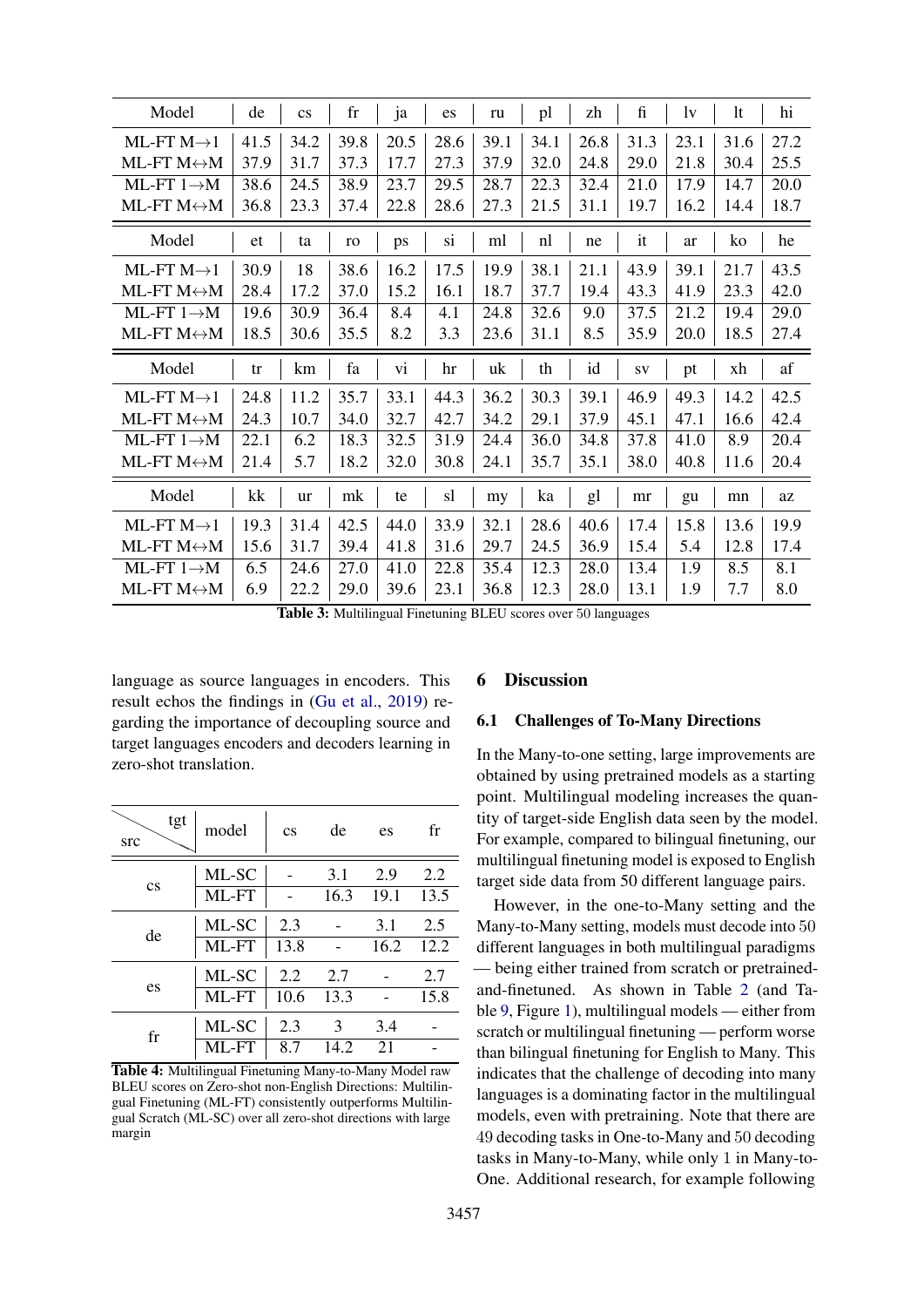<span id="page-8-3"></span>

Figure 2: mBART50 and mBART25 Bilingual Finetuning BLEU Delta. mBART50 is better than mBART25 over new languages on average. (left) Translation into English; (right) Translation out of English.

the study framework used in (Grönroos et al., [2020\)](#page-10-16), is needed to understand (1) the interaction between pretraining and finetuning and multiple decoding tasks, and (2) the difference between multiple encoding tasks and multiple decoding tasks.

#### 6.2 Continuous Pretraining is Effective

Pretraining models at large scale is costly. By proposing multilingual finetuning, we introduce a dependency on pretrained models for multilingual translation, which can be a limitation if the pretrained model does not cover the desired languages for translation. Thus, we examine the possibility and effectiveness of incrementally extending pretrained models to support additional languages. We found that for the languages which are supported by the original pretrained models, bilingual finetuning from both previously pretrained and continuously pretrained models demonstrate the almost exactly the same performance (see Figure [3](#page-13-1) for our analysis of the bilingual finetuning performance of both models over the original 25 languages). Thus, extending pretraining does not hurt performance on the originally supported languages, despite doubling the number of languages supported by the pretrained model. This removes a big limitation of using pretrained models — that users are often limited to choices made during the original pretraining, and thus if languages are not supported, they cannot be used.

We also examine the effectiveness of such continued pretraining. We find that mBART50 has stronger bilingual finetuning performance (see Figure [2\)](#page-8-3) than mBART25 over the newly supported 25 languages on average, indicating that pretrained models are able to be extended to support additional languages if model capacity allows.

#### 7 Conclusion

We demonstrate that multilingual translation models can be created from pretrained models such as mBART using *multilingual finetuning*. While using pretrained models could theoretically limit the number of languages, we show that mBART can be extended to double the number of original languages without loss of performance. To train and evaluate on 50 languages, we develop and release the ML50 benchmark. We show that by performing multilingual finetuning, strong improvements can be achieved in the Many-to-one setting. However, pretraining and finetuning paradigm alone is not enough to address the challenges of multilingual models for One-to-Many. Our future work will include analysis of improved strategies for One-to-Many translation, model capacity and inference latency trade-off, an in-depth study of zero-shot translation, training strategies for better data efficiency, and applications of the universal text representation and generation frameworks in other crosslingual tasks.

#### References

- <span id="page-8-2"></span>Jade Abbott and Laura Martinus. 2019. [Benchmarking](https://www.aclweb.org/anthology/W19-3632) [neural machine translation for Southern African lan](https://www.aclweb.org/anthology/W19-3632)[guages.](https://www.aclweb.org/anthology/W19-3632) In *Proceedings of the 2019 Workshop on Widening NLP*, pages 98–101, Florence, Italy. Association for Computational Linguistics.
- <span id="page-8-1"></span>Roee Aharoni, Melvin Johnson, and Orhan Firat. 2019. [Massively multilingual neural machine translation.](https://doi.org/10.18653/v1/N19-1388) In *Proceedings of the 2019 Conference of the North American Chapter of the Association for Computational Linguistics: Human Language Technologies, Volume 1 (Long and Short Papers)*, pages 3874–3884, Minneapolis, Minnesota. Association for Computational Linguistics.
- <span id="page-8-0"></span>Naveen Arivazhagan, Ankur Bapna, Orhan Firat, Roee Aharoni, Melvin Johnson, and Wolfgang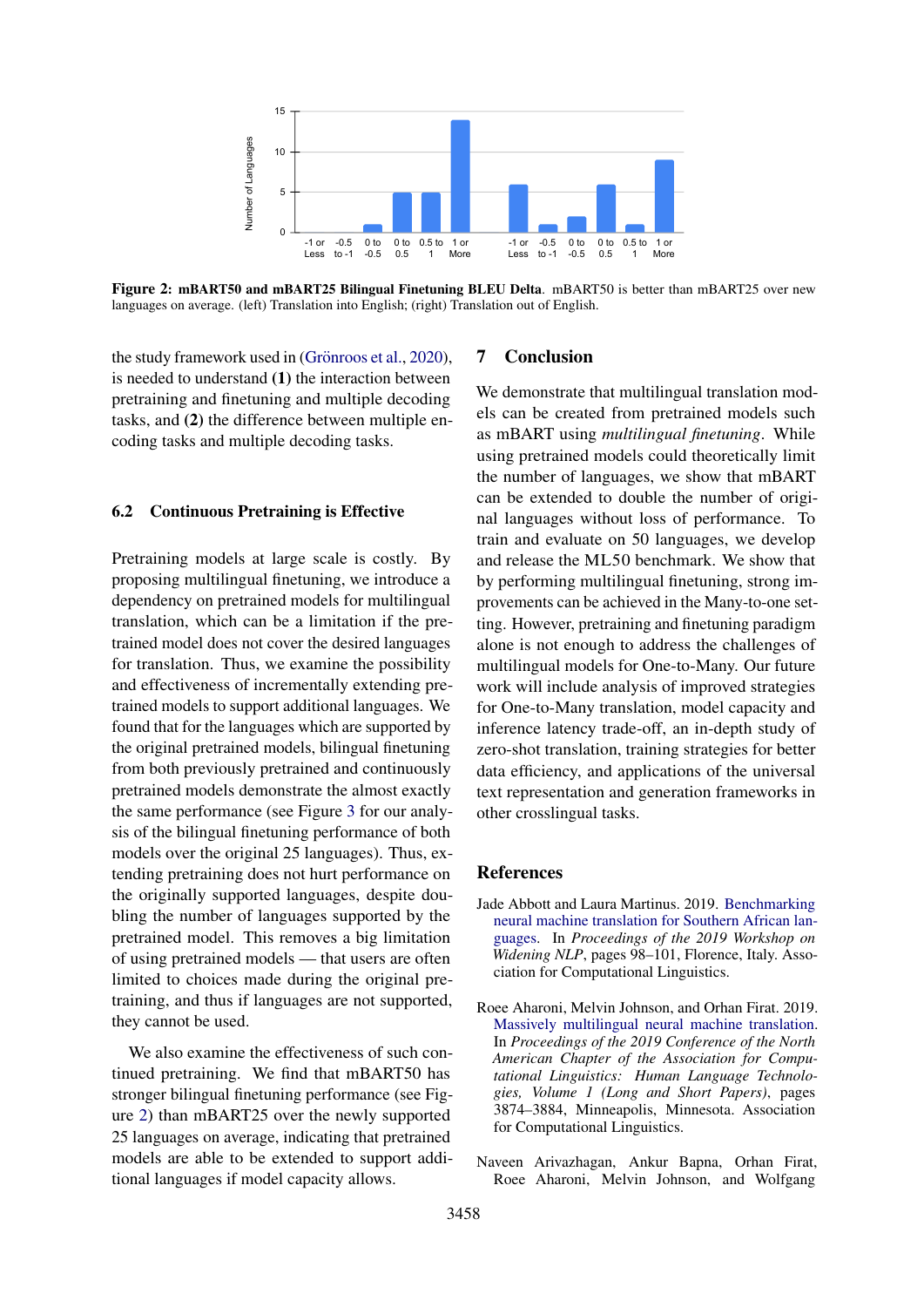Macherey. 2019a. The missing ingredient in zeroshot neural machine translation. *arXiv preprint arXiv:1903.07091*.

- <span id="page-9-2"></span>Naveen Arivazhagan, Ankur Bapna, Orhan Firat, Dmitry Lepikhin, Melvin Johnson, Maxim Krikun, Mia Xu Chen, Yuan Cao, George Foster, Colin Cherry, et al. 2019b. Massively multilingual neural machine translation in the wild: Findings and challenges. *arXiv preprint arXiv:1907.05019*.
- <span id="page-9-11"></span>Loïc Barrault, Magdalena Biesialska, Ondřej Bojar, Marta R. Costa-jussa, Christian Federmann, Yvette ` Graham, Roman Grundkiewicz, Barry Haddow, Matthias Huck, Eric Joanis, Tom Kocmi, Philipp Koehn, Chi-kiu Lo, Nikola Ljubešić, Christof Monz, Makoto Morishita, Masaaki Nagata, Toshiaki Nakazawa, Santanu Pal, Matt Post, and Marcos Zampieri. 2020. [Findings of the 2020 conference on](https://www.aclweb.org/anthology/2020.wmt-1.1) [machine translation \(WMT20\).](https://www.aclweb.org/anthology/2020.wmt-1.1) In *Proceedings of the Fifth Conference on Machine Translation*, pages 1–55, Online. Association for Computational Linguistics.
- <span id="page-9-10"></span>Loïc Barrault, Ondřej Bojar, Marta R. Costa-jussà, Christian Federmann, Mark Fishel, Yvette Graham, Barry Haddow, Matthias Huck, Philipp Koehn, Shervin Malmasi, Christof Monz, Mathias Müller, Santanu Pal, Matt Post, and Marcos Zampieri. 2019. [Findings of the 2019 conference on machine transla](https://doi.org/10.18653/v1/W19-5301)[tion \(WMT19\).](https://doi.org/10.18653/v1/W19-5301) In *Proceedings of the Fourth Conference on Machine Translation (Volume 2: Shared Task Papers, Day 1)*, pages 1–61, Florence, Italy. Association for Computational Linguistics.
- <span id="page-9-3"></span>Graeme Blackwood, Miguel Ballesteros, and Todd Ward. 2018. Multilingual neural machine translation with task-specific attention. In *Proceedings of the 27th International Conference on Computational Linguistics*, pages 3112–3122.
- <span id="page-9-5"></span>Ondřej Bojar, Christian Buck, Chris Callison-Burch, Christian Federmann, Barry Haddow, Philipp Koehn, Christof Monz, Matt Post, Radu Soricut, and Lucia Specia. 2013. [Findings of the 2013 Work](https://www.aclweb.org/anthology/W13-2201)[shop on Statistical Machine Translation.](https://www.aclweb.org/anthology/W13-2201) In *Proceedings of the Eighth Workshop on Statistical Machine Translation*, pages 1–44, Sofia, Bulgaria. Association for Computational Linguistics.
- <span id="page-9-6"></span>Ondřej Bojar, Christian Buck, Christian Federmann, Barry Haddow, Philipp Koehn, Johannes Leveling, Christof Monz, Pavel Pecina, Matt Post, Herve Saint-Amand, Radu Soricut, Lucia Specia, and Aleš Tamchyna. 2014. [Findings of the 2014 workshop on](https://doi.org/10.3115/v1/W14-3302) [statistical machine translation.](https://doi.org/10.3115/v1/W14-3302) In *Proceedings of the Ninth Workshop on Statistical Machine Translation*, pages 12–58, Baltimore, Maryland, USA. Association for Computational Linguistics.
- <span id="page-9-8"></span>Ondřej Bojar, Rajen Chatterjee, Christian Federmann, Yvette Graham, Barry Haddow, Shujian Huang, Matthias Huck, Philipp Koehn, Qun Liu, Varvara Logacheva, Christof Monz, Matteo Negri, Matt Post, Raphael Rubino, Lucia Specia, and Marco Turchi.

2017. [Findings of the 2017 conference on machine](https://doi.org/10.18653/v1/W17-4717) [translation \(WMT17\).](https://doi.org/10.18653/v1/W17-4717) In *Proceedings of the Second Conference on Machine Translation*, pages 169– 214, Copenhagen, Denmark. Association for Computational Linguistics.

- <span id="page-9-7"></span>Ondřej Bojar, Rajen Chatterjee, Christian Federmann, Yvette Graham, Barry Haddow, Matthias Huck, Antonio Jimeno Yepes, Philipp Koehn, Varvara Logacheva, Christof Monz, Matteo Negri, Aurelie ´ Névéol, Mariana Neves, Martin Popel, Matt Post, Raphael Rubino, Carolina Scarton, Lucia Specia, Marco Turchi, Karin Verspoor, and Marcos Zampieri. 2016. [Findings of the 2016 conference](https://doi.org/10.18653/v1/W16-2301) [on machine translation.](https://doi.org/10.18653/v1/W16-2301) In *Proceedings of the First Conference on Machine Translation: Volume 2, Shared Task Papers*, pages 131–198, Berlin, Germany. Association for Computational Linguistics.
- <span id="page-9-9"></span>Ondřej Bojar, Christian Federmann, Mark Fishel, Yvette Graham, Barry Haddow, Philipp Koehn, and Christof Monz. 2018. [Findings of the 2018 con](https://doi.org/10.18653/v1/W18-6401)[ference on machine translation \(WMT18\).](https://doi.org/10.18653/v1/W18-6401) In *Proceedings of the Third Conference on Machine Translation: Shared Task Papers*, pages 272–303, Belgium, Brussels. Association for Computational Linguistics.
- <span id="page-9-1"></span>Tom Brown, Benjamin Mann, Nick Ryder, Melanie Subbiah, Jared D Kaplan, Prafulla Dhariwal, Arvind Neelakantan, Pranav Shyam, Girish Sastry, Amanda Askell, Sandhini Agarwal, Ariel Herbert-Voss, Gretchen Krueger, Tom Henighan, Rewon Child, Aditya Ramesh, Daniel Ziegler, Jeffrey Wu, Clemens Winter, Chris Hesse, Mark Chen, Eric Sigler, Mateusz Litwin, Scott Gray, Benjamin Chess, Jack Clark, Christopher Berner, Sam McCandlish, Alec Radford, Ilya Sutskever, and Dario Amodei. 2020. [Language models are few-shot learners.](https://proceedings.neurips.cc/paper/2020/file/1457c0d6bfcb4967418bfb8ac142f64a-Paper.pdf) In *Advances in Neural Information Processing Systems*, volume 33, pages 1877–1901. Curran Associates, Inc.
- <span id="page-9-12"></span>Mauro Cettolo, Marcello Federico, Luisa Bentivogli, Jan Niehues, Sebastian Stüker, Kumiko Sudoh, Kyotaro Yoshino, and Christian Federmann. 2017. Overview of the IWSLT 2017 evaluation campaign. In *International Workshop on Spoken Language Translation*, pages 2–14.
- <span id="page-9-0"></span>Alexis Conneau, Kartikay Khandelwal, Naman Goyal, Vishrav Chaudhary, Guillaume Wenzek, Francisco Guzman, Edouard Grave, Myle Ott, Luke Zettle- ´ moyer, and Veselin Stoyanov. 2020. [Unsupervised](https://doi.org/10.18653/v1/2020.acl-main.747) [cross-lingual representation learning at scale.](https://doi.org/10.18653/v1/2020.acl-main.747) In *Proceedings of the 58th Annual Meeting of the Association for Computational Linguistics*, pages 8440– 8451, Online. Association for Computational Linguistics.
- <span id="page-9-4"></span>Alexis Conneau, Ruty Rinott, Guillaume Lample, Adina Williams, Samuel Bowman, Holger Schwenk, and Veselin Stoyanov. 2018. [XNLI: Evaluating](https://doi.org/10.18653/v1/D18-1269) [cross-lingual sentence representations.](https://doi.org/10.18653/v1/D18-1269) In *Proceedings of the 2018 Conference on Empirical Methods*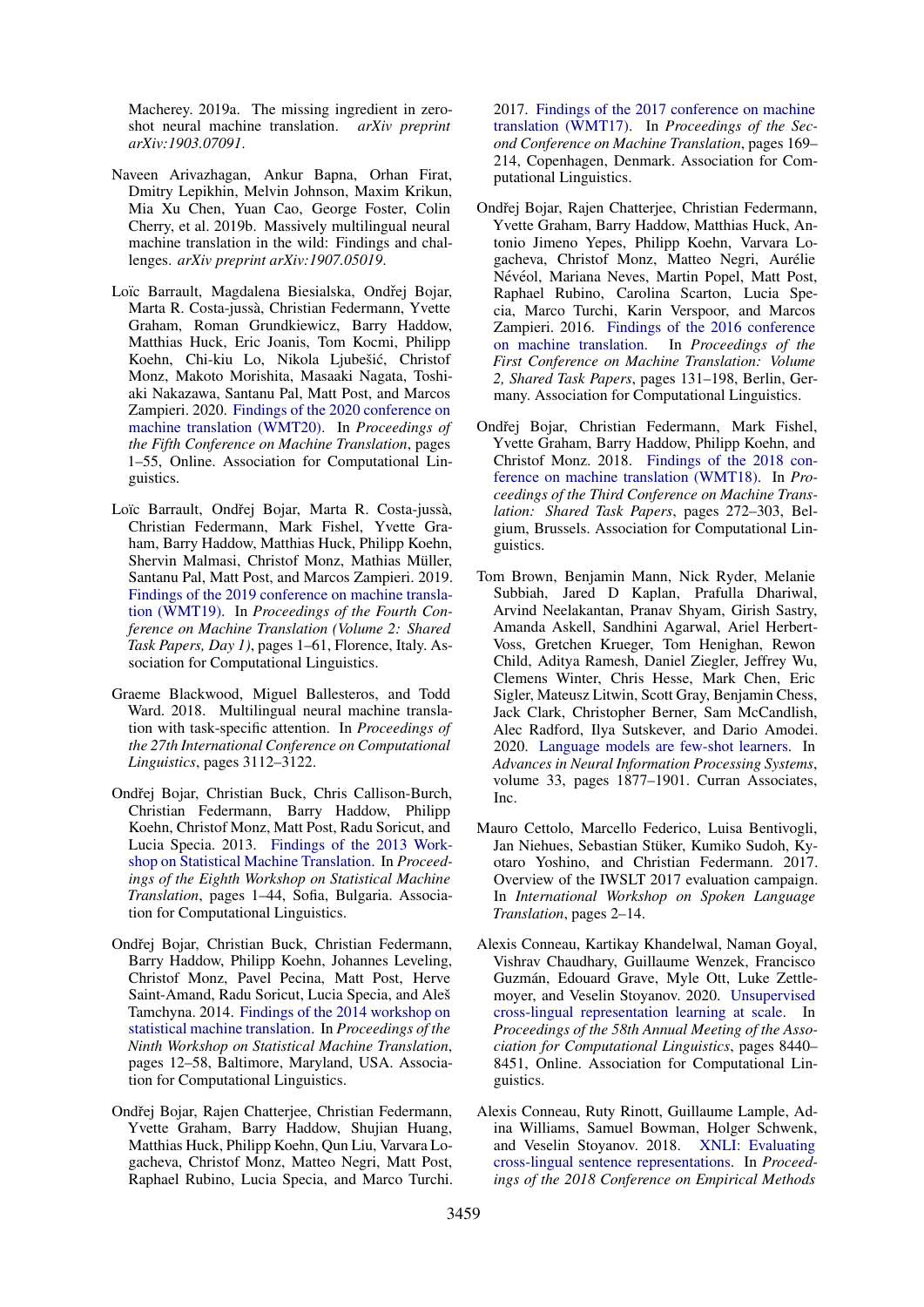*in Natural Language Processing*, pages 2475–2485, Brussels, Belgium. Association for Computational Linguistics.

- <span id="page-10-2"></span>Asa Cooper Stickland, Xian Li, and Marjan Ghazvininejad. 2021. [Recipes for adapting](https://www.aclweb.org/anthology/2021.eacl-main.301) [pre-trained monolingual and multilingual models](https://www.aclweb.org/anthology/2021.eacl-main.301) [to machine translation.](https://www.aclweb.org/anthology/2021.eacl-main.301) In *Proceedings of the 16th Conference of the European Chapter of the Association for Computational Linguistics: Main Volume*, pages 3440–3453, Online. Association for Computational Linguistics.
- <span id="page-10-10"></span>Raj Dabre, Atsushi Fujita, and Chenhui Chu. 2019. [Exploiting multilingualism through multistage fine](https://doi.org/10.18653/v1/D19-1146)[tuning for low-resource neural machine translation.](https://doi.org/10.18653/v1/D19-1146) In *Proceedings of the 2019 Conference on Empirical Methods in Natural Language Processing and the 9th International Joint Conference on Natural Language Processing (EMNLP-IJCNLP)*, pages 1410– 1416, Hong Kong, China. Association for Computational Linguistics.
- <span id="page-10-1"></span>Jacob Devlin, Ming-Wei Chang, Kenton Lee, and Kristina Toutanova. 2019. BERT: Pre-training of deep bidirectional transformers for language understanding. In *North American Association for Computational Linguistics (NAACL)*.
- <span id="page-10-8"></span>Daxiang Dong, Hua Wu, Wei He, Dianhai Yu, and Haifeng Wang. 2015. Multi-task learning for multiple language translation. In *Proceedings of the 53rd Annual Meeting of the Association for Computational Linguistics and the 7th International Joint Conference on Natural Language Processing (Volume 1: Long Papers)*, pages 1723–1732.
- <span id="page-10-0"></span>Angela Fan, Shruti Bhosale, Holger Schwenk, Zhiyi Ma, Ahmed El-Kishky, Siddharth Goyal, Mandeep Baines, Onur Celebi, Guillaume Wenzek, Vishrav Chaudhary, Naman Goyal, Tom Birch, Vitaliy Liptchinsky, Sergey Edunov, Edouard Grave, Michael Auli, and Armand Joulin. 2020. Beyond English-centric multilingual machine translation. *arXiv preprint*.
- <span id="page-10-3"></span>Orhan Firat, Kyunghyun Cho, and Yoshua Bengio. 2016. Multi-way, multilingual neural machine translation with a shared attention mechanism. In *NAACL*.
- <span id="page-10-7"></span>Xavier Garcia, Pierre Foret, Thibault Sellam, and Ankur Parikh. 2020. [A multilingual view of unsuper](https://doi.org/10.18653/v1/2020.findings-emnlp.283)[vised machine translation.](https://doi.org/10.18653/v1/2020.findings-emnlp.283) In *Findings of the Association for Computational Linguistics: EMNLP 2020*, pages 3160–3170, Online. Association for Computational Linguistics.
- <span id="page-10-16"></span>Stig-Arne Grönroos, Sami Virpioja, and Mikko Kurimo. 2020. [Transfer learning and subword sam](https://doi.org/10.1007/s10590-020-09253-x)[pling for asymmetric-resource one-to-many neural](https://doi.org/10.1007/s10590-020-09253-x) [translation.](https://doi.org/10.1007/s10590-020-09253-x) *MACHINE TRANSLATION*.
- <span id="page-10-5"></span>Jiatao Gu, Hany Hassan, Jacob Devlin, and Victor O.K. Li. 2018. [Universal neural machine translation for](https://doi.org/10.18653/v1/N18-1032)

[extremely low resource languages.](https://doi.org/10.18653/v1/N18-1032) In *Proceedings of the 2018 Conference of the North American Chapter of the Association for Computational Linguistics: Human Language Technologies, Volume 1 (Long Papers)*, pages 344–354, New Orleans, Louisiana. Association for Computational Linguistics.

- <span id="page-10-6"></span>Jiatao Gu, Yong Wang, Kyunghyun Cho, and Victor O.K. Li. 2019. [Improved zero-shot neural ma](https://doi.org/10.18653/v1/P19-1121)[chine translation via ignoring spurious correlations.](https://doi.org/10.18653/v1/P19-1121) In *Proceedings of the 57th Annual Meeting of the Association for Computational Linguistics*, pages 1258–1268, Florence, Italy. Association for Computational Linguistics.
- <span id="page-10-13"></span>Francisco Guzman, Peng-Jen Chen, Myle Ott, Juan ´ Pino, Guillaume Lample, Philipp Koehn, Vishrav Chaudhary, and Marc'Aurelio Ranzato. 2019. [The](https://doi.org/10.18653/v1/D19-1632) [FLORES evaluation datasets for low-resource ma](https://doi.org/10.18653/v1/D19-1632)[chine translation: Nepali–English and Sinhala–](https://doi.org/10.18653/v1/D19-1632) [English.](https://doi.org/10.18653/v1/D19-1632) In *Proceedings of the 2019 Conference on Empirical Methods in Natural Language Processing and the 9th International Joint Conference on Natural Language Processing (EMNLP-IJCNLP)*, pages 6098–6111, Hong Kong, China. Association for Computational Linguistics.
- <span id="page-10-9"></span>Thanh-Le Ha, Jan Niehues, and Alexander Waibel. 2016. Toward multilingual neural machine translation with universal encoder and decoder. In *International Workshop on Spoken Language Translation*.
- <span id="page-10-11"></span>Junjie Hu, Sebastian Ruder, Aditya Siddhant, Graham Neubig, Orhan Firat, and Melvin Johnson. 2020. XTREME: A massively multilingual multitask benchmark for evaluating cross-lingual generalisation. In *International Conference on Machine Learning*, pages 4411–4421. PMLR.
- <span id="page-10-4"></span>Melvin Johnson, Mike Schuster, Quoc V Le, Maxim Krikun, Yonghui Wu, Zhifeng Chen, Nikhil Thorat, Fernanda Viegas, Martin Wattenberg, Greg Corrado, ´ et al. 2017. Google's multilingual neural machine translation system: Enabling zero-shot translation. *Transactions of the Association for Computational Linguistics*, 5:339–351.
- <span id="page-10-14"></span>Armand Joulin, Edouard Grave, Piotr Bojanowski, and Tomas Mikolov. 2017. Bag of tricks for efficient text classification. In *Proceedings of the 15th Conference of the European Chapter of the Association for Computational Linguistics: Volume 2, Short Papers*, pages 427–431. Association for Computational Linguistics.
- <span id="page-10-15"></span>Taku Kudo and John Richardson. 2018. [SentencePiece:](https://doi.org/10.18653/v1/D18-2012) [A simple and language independent subword tok](https://doi.org/10.18653/v1/D18-2012)[enizer and detokenizer for neural text processing.](https://doi.org/10.18653/v1/D18-2012) In *Proceedings of the 2018 Conference on Empirical Methods in Natural Language Processing: System Demonstrations*, pages 66–71, Brussels, Belgium. Association for Computational Linguistics.
- <span id="page-10-12"></span>Anoop Kunchukuttan, Pratik Mehta, and Pushpak Bhattacharyya. 2018. The IIT Bombay English-Hindi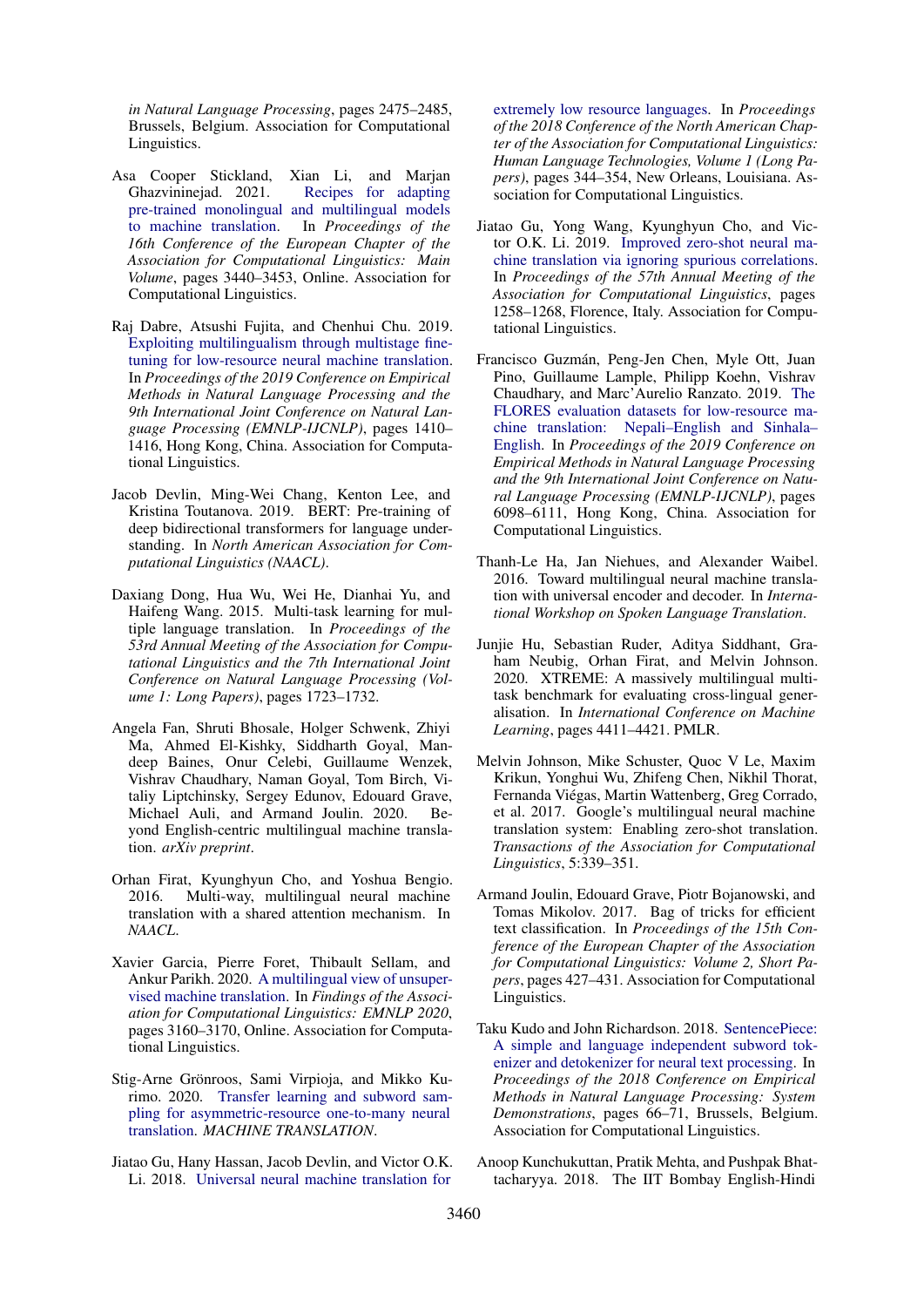Parallel Corpus. In *Proceedings of the Eleventh International Conference on Language Resources and Evaluation (LREC 2018)*, Miyazaki, Japan. European Language Resources Association (ELRA).

- <span id="page-11-7"></span>Surafel M Lakew, Marcello Federico, Matteo Negri, and Marco Turchi. 2018. Multilingual neural machine translation for low-resource languages. *IJCoL. Italian Journal of Computational Linguistics*, 4(4- 1):11–25.
- <span id="page-11-0"></span>Guillaume Lample and Alexis Conneau. 2019. Crosslingual language model pretraining. *arXiv preprint arXiv:1901.07291*.
- <span id="page-11-6"></span>Mike Lewis, Yinhan Liu, Naman Goyal, Marjan Ghazvininejad, Abdelrahman Mohamed, Omer Levy, Veselin Stoyanov, and Luke Zettlemoyer. 2020a. [BART: Denoising sequence-to-sequence pre](https://doi.org/10.18653/v1/2020.acl-main.703)[training for natural language generation, translation,](https://doi.org/10.18653/v1/2020.acl-main.703) [and comprehension.](https://doi.org/10.18653/v1/2020.acl-main.703) In *Proceedings of the 58th Annual Meeting of the Association for Computational Linguistics*, pages 7871–7880, Online. Association for Computational Linguistics.
- <span id="page-11-13"></span>Patrick Lewis, Barlas Oguz, Ruty Rinott, Sebastian Riedel, and Holger Schwenk. 2020b. [MLQA: Evalu](https://doi.org/10.18653/v1/2020.acl-main.653)[ating cross-lingual extractive question answering.](https://doi.org/10.18653/v1/2020.acl-main.653) In *Proceedings of the 58th Annual Meeting of the Association for Computational Linguistics*, pages 7315– 7330, Online. Association for Computational Linguistics.
- <span id="page-11-11"></span>Zehui Lin, Xiao Pan, Mingxuan Wang, Xipeng Qiu, Jiangtao Feng, Hao Zhou, and Lei Li. 2020. [Pre](https://doi.org/10.18653/v1/2020.emnlp-main.210)[training multilingual neural machine translation by](https://doi.org/10.18653/v1/2020.emnlp-main.210)<br>leveraging alignment information. In *Proceed*[leveraging alignment information.](https://doi.org/10.18653/v1/2020.emnlp-main.210) *ings of the 2020 Conference on Empirical Methods in Natural Language Processing (EMNLP)*, pages 2649–2663, Online. Association for Computational Linguistics.
- <span id="page-11-1"></span>Yinhan Liu, Jiatao Gu, Naman Goyal, Xian Li, Sergey Edunov, Marjan Ghazvininejad, Mike Lewis, and Luke Zettlemoyer. 2020. [Multilingual denoising](https://doi.org/10.1162/tacl_a_00343) [pre-training for neural machine translation.](https://doi.org/10.1162/tacl_a_00343) *Transactions of the Association for Computational Linguistics*, 8:726–742.
- <span id="page-11-2"></span>Yinhan Liu, Myle Ott, Naman Goyal, Jingfei Du, Mandar Joshi, Danqi Chen, Omer Levy, Mike Lewis, Luke Zettlemoyer, and Veselin Stoyanov. 2019. [RoBERTa: A robustly optimized BERT pretraining](http://arxiv.org/abs/1907.11692) [approach.](http://arxiv.org/abs/1907.11692) *CoRR*, abs/1907.11692.
- <span id="page-11-10"></span>Yichao Lu, Phillip Keung, Faisal Ladhak, Vikas Bhardwaj, Shaonan Zhang, and Jason Sun. 2018. [A neu](https://doi.org/10.18653/v1/W18-6309)[ral interlingua for multilingual machine translation.](https://doi.org/10.18653/v1/W18-6309) In *Proceedings of the Third Conference on Machine Translation: Research Papers*, pages 84–92, Brussels, Belgium. Association for Computational Linguistics.
- <span id="page-11-14"></span>Minh-Thang Luong and Christopher D. Manning. 2015. Stanford neural machine translation systems for spoken language domain. In *International Workshop on Spoken Language Translation*, Da Nang, Vietnam.
- <span id="page-11-16"></span>Toshiaki Nakazawa, Nobushige Doi, Shohei Higashiyama, Chenchen Ding, Raj Dabre, Hideya Mino, Isao Goto, Win Pa Pa, Anoop Kunchukuttan, Yusuke Oda, Shantipriya Parida, Ondřej Bojar, and Sadao Kurohashi. 2019. [Overview of the 6th](https://doi.org/10.18653/v1/D19-5201) [workshop on Asian translation.](https://doi.org/10.18653/v1/D19-5201) In *Proceedings of the 6th Workshop on Asian Translation*, pages 1–35, Hong Kong, China. Association for Computational Linguistics.
- <span id="page-11-17"></span>Myle Ott, Sergey Edunov, Alexei Baevski, Angela Fan, Sam Gross, Nathan Ng, David Grangier, and Michael Auli. 2019. FAIRSEQ: A fast, extensible toolkit for sequence modeling. In *North American Association for Computational Linguistics (NAACL): System Demonstrations*.
- <span id="page-11-3"></span>Matthew Peters, Mark Neumann, Mohit Iyyer, Matt Gardner, Christopher Clark, Kenton Lee, and Luke Zettlemoyer. 2018. Deep contextualized word representations. In *North American Association for Computational Linguistics (NAACL)*.
- <span id="page-11-8"></span>Emmanouil Antonios Platanios, Mrinmaya Sachan, Graham Neubig, and Tom Mitchell. 2018. Contextual parameter generation for universal neural machine translation. In *Proceedings of the 2018 Conference on Empirical Methods in Natural Language Processing*, pages 425–435.
- <span id="page-11-15"></span>Ye Qi, Devendra Sachan, Matthieu Felix, Sarguna Padmanabhan, and Graham Neubig. 2018. [When and](https://doi.org/10.18653/v1/N18-2084) [why are pre-trained word embeddings useful for neu](https://doi.org/10.18653/v1/N18-2084)[ral machine translation?](https://doi.org/10.18653/v1/N18-2084) In *Proceedings of the 2018 Conference of the North American Chapter of the Association for Computational Linguistics: Human Language Technologies, Volume 2 (Short Papers)*, pages 529–535, New Orleans, Louisiana. Association for Computational Linguistics.
- <span id="page-11-4"></span>Alec Radford, Karthik Narasimhan, Time Salimans, and Ilya Sutskever. 2018. Improving language understanding with unsupervised learning. Technical report, OpenAI.
- <span id="page-11-9"></span>Devendra Sachan and Graham Neubig. 2018. Parameter sharing methods for multilingual self-attentional translation models. In *Proceedings of the Third Conference on Machine Translation: Research Papers*, pages 261–271.
- <span id="page-11-12"></span>Aditya Siddhant, Ankur Bapna, Yuan Cao, Orhan Firat, Mia Chen, Sneha Kudugunta, Naveen Arivazhagan, and Yonghui Wu. 2020. [Leveraging mono](https://doi.org/10.18653/v1/2020.acl-main.252)[lingual data with self-supervision for multilingual](https://doi.org/10.18653/v1/2020.acl-main.252) [neural machine translation.](https://doi.org/10.18653/v1/2020.acl-main.252) In *Proceedings of the 58th Annual Meeting of the Association for Computational Linguistics*, pages 2827–2835, Online. Association for Computational Linguistics.
- <span id="page-11-5"></span>Kaitao Song, Xu Tan, Tao Qin, Jianfeng Lu, and Tie-Yan Liu. 2019. MASS: Masked sequence to sequence pre-training for language generation. In *International Conference on Machine Learning (ICML)*.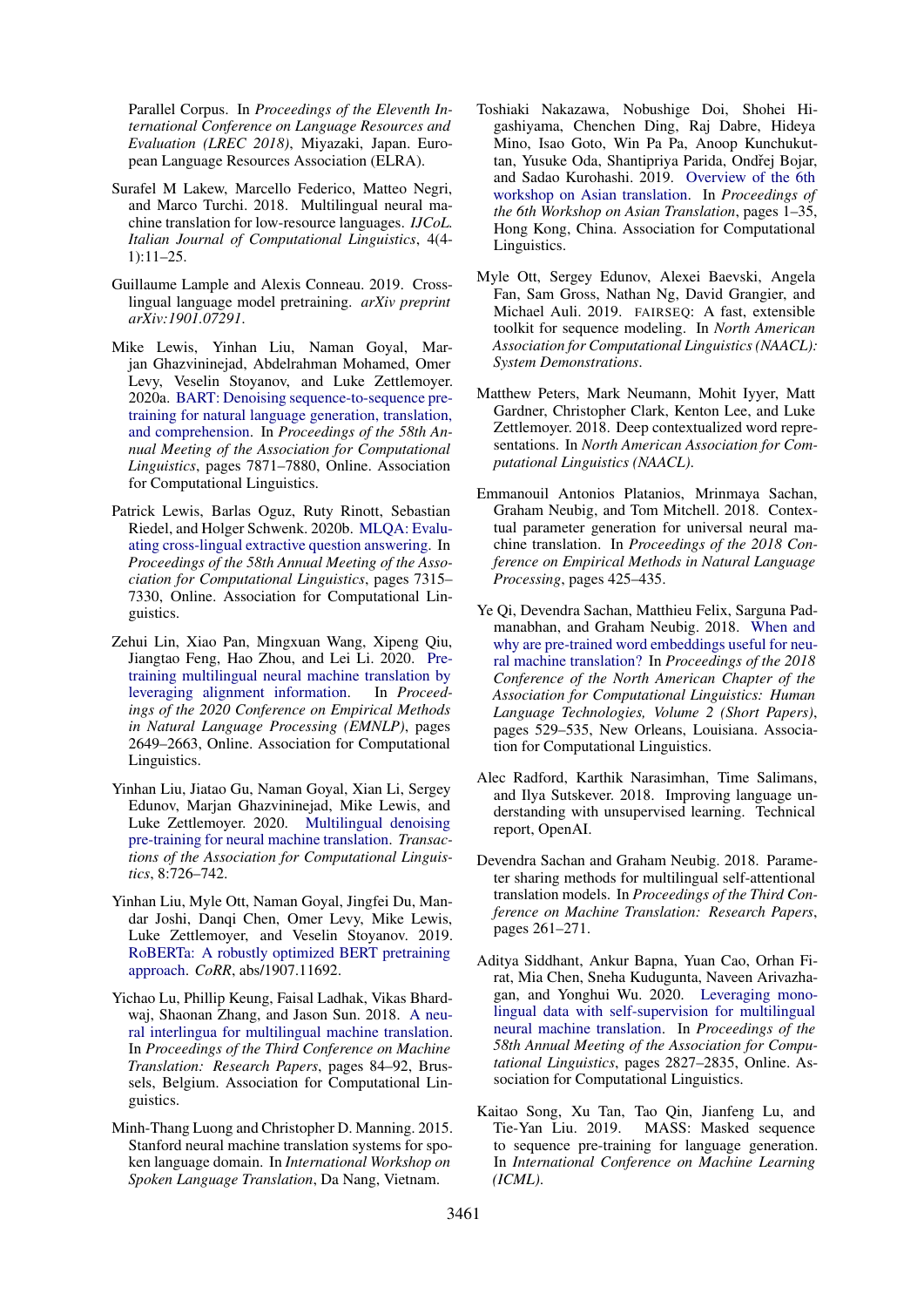- <span id="page-12-1"></span>Xu Tan, Jiale Chen, Di He, Yingce Xia, Tao Qin, and Tie-Yan Liu. 2019. [Multilingual neural machine](https://doi.org/10.18653/v1/D19-1089) [translation with language clustering.](https://doi.org/10.18653/v1/D19-1089) In *Proceedings of the 2019 Conference on Empirical Methods in Natural Language Processing and the 9th International Joint Conference on Natural Language Processing (EMNLP-IJCNLP)*, pages 963–973, Hong Kong, China. Association for Computational Linguistics.
- <span id="page-12-3"></span>Jörg Tiedemann. 2012. Parallel data, tools and interfaces in opus. In *Proceedings of the Eight International Conference on Language Resources and Evaluation (LREC'12)*, Istanbul, Turkey. European Language Resources Association (ELRA).
- <span id="page-12-0"></span>Chau Tran, Yuqing Tang, Xian Li, and Jiatao Gu. 2020. [Cross-lingual retrieval for iterative self-supervised](https://proceedings.neurips.cc/paper/2020/file/1763ea5a7e72dd7ee64073c2dda7a7a8-Paper.pdf) [training.](https://proceedings.neurips.cc/paper/2020/file/1763ea5a7e72dd7ee64073c2dda7a7a8-Paper.pdf) In *Advances in Neural Information Processing Systems*, volume 33, pages 2207–2219. Curran Associates, Inc.
- <span id="page-12-4"></span>Ashish Vaswani, Noam Shazeer, Niki Parmar, Jakob Uszkoreit, Llion Jones, Aidan N Gomez, Łukasz Kaiser, and Illia Polosukhin. 2017. Attention is all you need. In *Advances in neural information processing systems*.
- <span id="page-12-2"></span>Biao Zhang, Philip Williams, Ivan Titov, and Rico Sennrich. 2020. [Improving massively multilingual neu](https://doi.org/10.18653/v1/2020.acl-main.148)[ral machine translation and zero-shot translation.](https://doi.org/10.18653/v1/2020.acl-main.148) In *Proceedings of the 58th Annual Meeting of the Association for Computational Linguistics*, pages 1628– 1639, Online. Association for Computational Linguistics.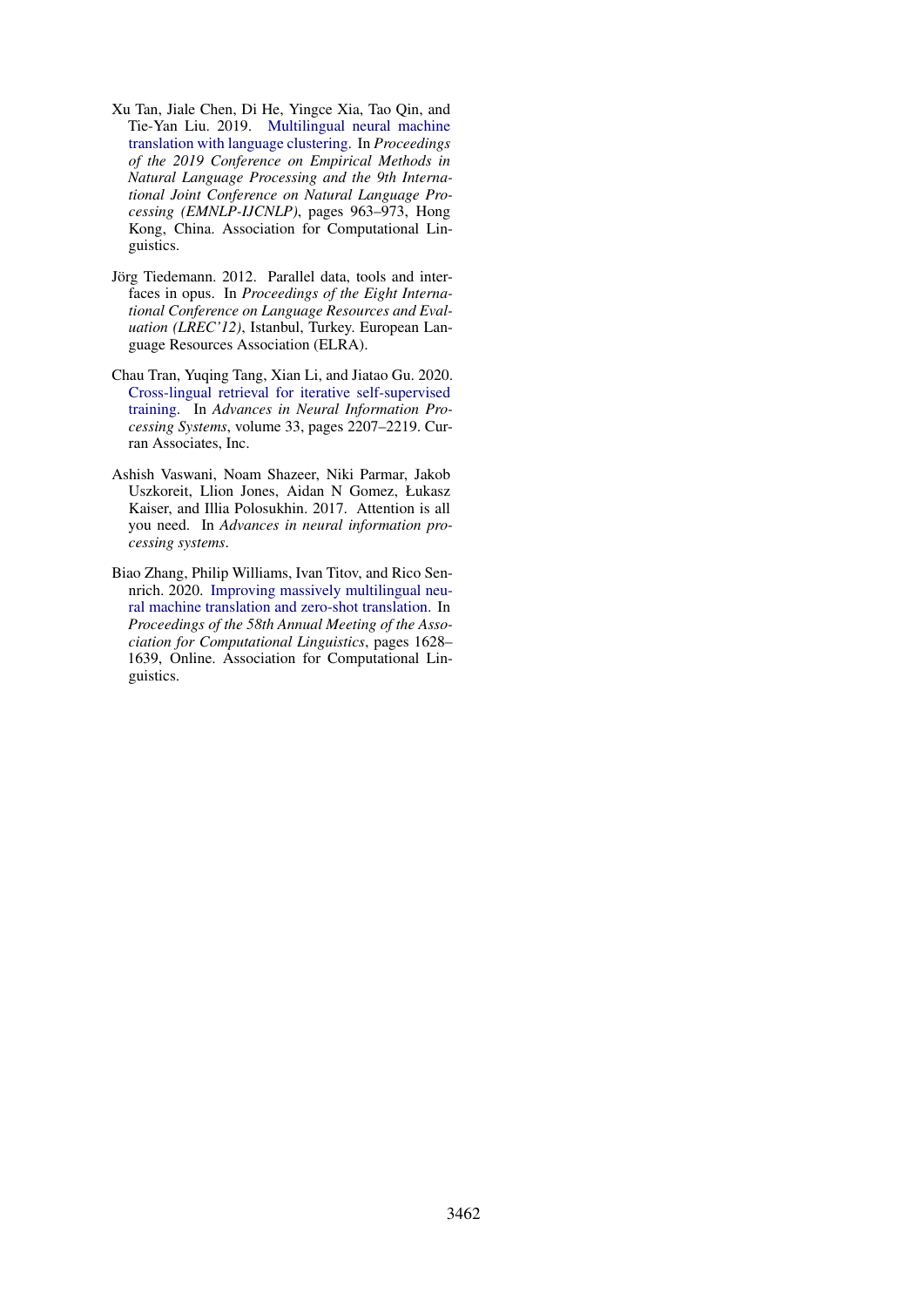# A Appendix

| Model                    |  |                     | Encoder layers   Decoder layers   Embedding   FFN embedding | Heads |
|--------------------------|--|---------------------|-------------------------------------------------------------|-------|
| Standard<br>Big<br>Large |  | 512<br>1024<br>1204 | 2048<br>4096<br>4096                                        |       |

<span id="page-13-0"></span>Table 5: Baseline transformer model architectures







<span id="page-13-1"></span>Figure 3: Comparing mBART50 and mBART50 bilingual finetunign on the mBART25 languages.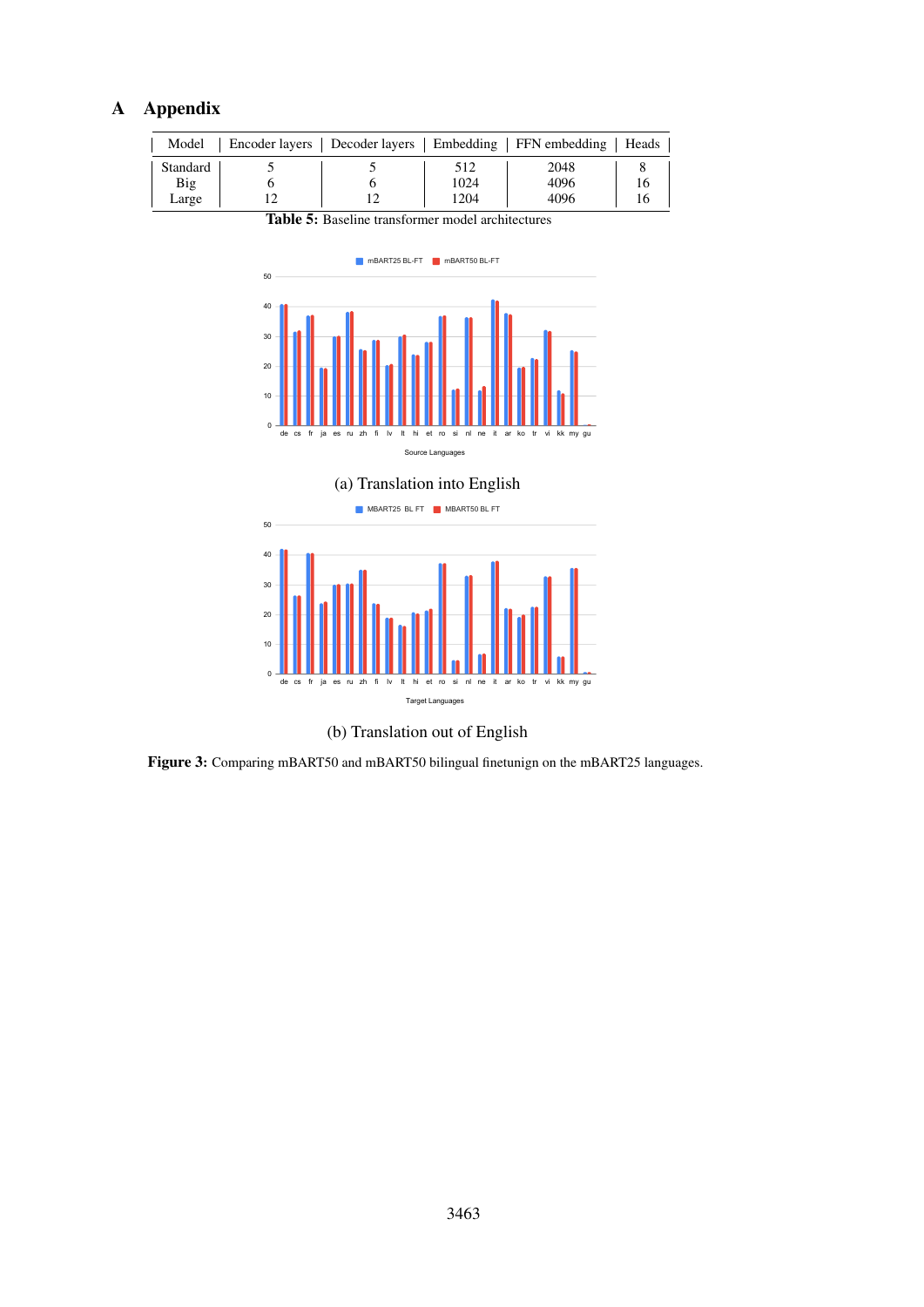<span id="page-14-0"></span>

|                          |             | ML50 Train        | ML50 Eval             |                   |             |  |  |  |  |
|--------------------------|-------------|-------------------|-----------------------|-------------------|-------------|--|--|--|--|
|                          |             |                   |                       | # Sentences       | # Sentences |  |  |  |  |
| Language                 | # Sentences | Source            | Source                | Valid             | Test        |  |  |  |  |
| af                       | 45967       | Opus              | LauraMartinus         | 1500              | 2686        |  |  |  |  |
| ar                       | 226073      | <b>IWSLT17</b>    | <b>IWSLT17</b>        | 1158              | 1460        |  |  |  |  |
| az                       | 5680        | TED58             | TED58                 | 671               | 903         |  |  |  |  |
| bn                       | 4487        | TED58             | TED58                 | 896               | 216         |  |  |  |  |
| $\mathbf{c}\mathbf{s}$   | 42587802    | WMT20             | WMT19                 | 2983              | 1997        |  |  |  |  |
| de                       | 45828203    | WMT20             | WMT19                 | 2998              | 2000        |  |  |  |  |
| $\overline{es*}$         | 14524187    | WMT13             | WMT <sub>13</sub>     | 3003              | 3000        |  |  |  |  |
| et                       | 1052003     | WMT18             | WMT <sub>18</sub>     | 2000              | 2000        |  |  |  |  |
| fa                       | 144895      | TED58             | TED58                 | 3930              | 4490        |  |  |  |  |
| $\overline{fi}$ *        | 2353313     | WMT17             | WMT17                 | 3000              | 3002        |  |  |  |  |
| $\overline{\text{fr}}$   | 36797950    | WMT14             | WMT14                 | 3000              | 3003        |  |  |  |  |
| gl                       | 9504        | TED58             | TED58                 | 682               | 1007        |  |  |  |  |
| gu                       | 7471        | WMT19             | WMT19                 | 1998              | 1016        |  |  |  |  |
| he                       | 204380      | TED58             | TED58                 | 4515              | 5508        |  |  |  |  |
| hi                       | 1327206     | <b>ITB</b>        | <b>ITB</b>            | 520               | 2507        |  |  |  |  |
| $\overline{\text{hr}}$   | 116792      | TED58             | TED58                 | 3333              | 4881        |  |  |  |  |
| id                       | 83944       | TED58             | TED58                 | 2677              | 3179        |  |  |  |  |
| $\overline{\text{it}}$   | 226457      | IWSLT17.mltlng    | <b>IWSLT17.mltlng</b> | 1566              | 1147        |  |  |  |  |
| $j$ a $*$                | 16167141    | WMT20             | WMT20 dev-split       | 999               | 999         |  |  |  |  |
| ka                       | 12364       | TED58             | TED58                 | 654               | 943         |  |  |  |  |
| kk                       | 29186       | WMT19             | WMT19                 | 2066              | 1000        |  |  |  |  |
| km                       | 191967      | WMT'20            | Flores devtest        | 2378              | 2309        |  |  |  |  |
| $\overline{\text{ko}}$   | 224612      | <b>IWSLT17</b>    | <b>IWSLT17</b>        | 1143              | 1429        |  |  |  |  |
| $\overline{\text{It}}$ * | 1395010     | WMT19             | WMT19                 | 2000              | 1000        |  |  |  |  |
| $\overline{v^*}$         | 1808291     | WMT17             | WMT17                 | $\overline{2003}$ | 2001        |  |  |  |  |
| mk                       | 24037       | TED58             | TED58                 | 640               | 438         |  |  |  |  |
| ml                       | 358916      | lotus             | lotus                 | 500               | <b>1000</b> |  |  |  |  |
| mn                       | 7168        | TED58             | TED58                 | 372               | 414         |  |  |  |  |
| mr                       | 9397        | TED58             | TED58                 | 767               | 1090        |  |  |  |  |
| my                       | 18073       | WAT <sub>19</sub> | WAT <sub>19</sub>     | 1000              | 1018        |  |  |  |  |
| ne                       | 227387      | Flores            | Flores                | 2559              | 2924        |  |  |  |  |
| n                        | 232572      | IWSLT17.mltlng    | <b>IWSLT17.mltlng</b> | 1777              | 1181        |  |  |  |  |
| $\overline{pl}$          | 10332683    | WMT20             | WMT20 dev-split       | 1000              | 1000        |  |  |  |  |
| ps                       | 579346      | WMT'20            | Flores devtest        | 3162              | 2698        |  |  |  |  |
| pt                       | 49446       | TED58             | TED58                 | 1193              | 1803        |  |  |  |  |
| ro                       | 592594      | WMT16             | WMT17                 | 1999              | 1999        |  |  |  |  |
| $ru *$                   | 13922899    | WMT20             | WMT19                 | 3000              | 2000        |  |  |  |  |
| si                       | 565661      | Flores            | Flores                | 2898              | 2905        |  |  |  |  |
| sl                       | 18751       | TED58             | TED59                 | 1068              | 1251        |  |  |  |  |
| SV                       | 53596       | TED58             | TED58                 | 1729              | 2283        |  |  |  |  |
| ta                       | 609767      | WMT'20            | WMT20 dev-split       | 995               | 994         |  |  |  |  |
| te                       | 22042       | lotus             | lotus                 | $\overline{500}$  | 1000        |  |  |  |  |
| th                       | 93723       | TED58             | TED58                 | 2989              | 3713        |  |  |  |  |
| tr                       | 204200      | WMT17             | WMT17                 | 3000              | 3007        |  |  |  |  |
| uk                       | 104193      | TED58             | TED58                 | 3060              | 3751        |  |  |  |  |
| ur                       | 26302       | lotus             | lotus                 | 500               | 1000        |  |  |  |  |
| $\overline{vi}$          | 127069      | <b>IWSLT15</b>    | <b>IWSLT15</b>        | 1268              | 1080        |  |  |  |  |
| xh                       | 48981       | Opus              | LauraMartinus         | 1500              | 2717        |  |  |  |  |
| $zh *$                   | 10082367    | WMT20             | WMT19                 | 3981              | 2000        |  |  |  |  |

Table 6: ML50 Benchmark dataset stats. For each language, we list the size of training data after the filtering steps, the source of training/evaluation data, and the size of evaluation data. We notice that part of the ava error for a few language pairs. We mark these languages with asterisk and we will release next version of the ML50 benchmark data to include the missing data.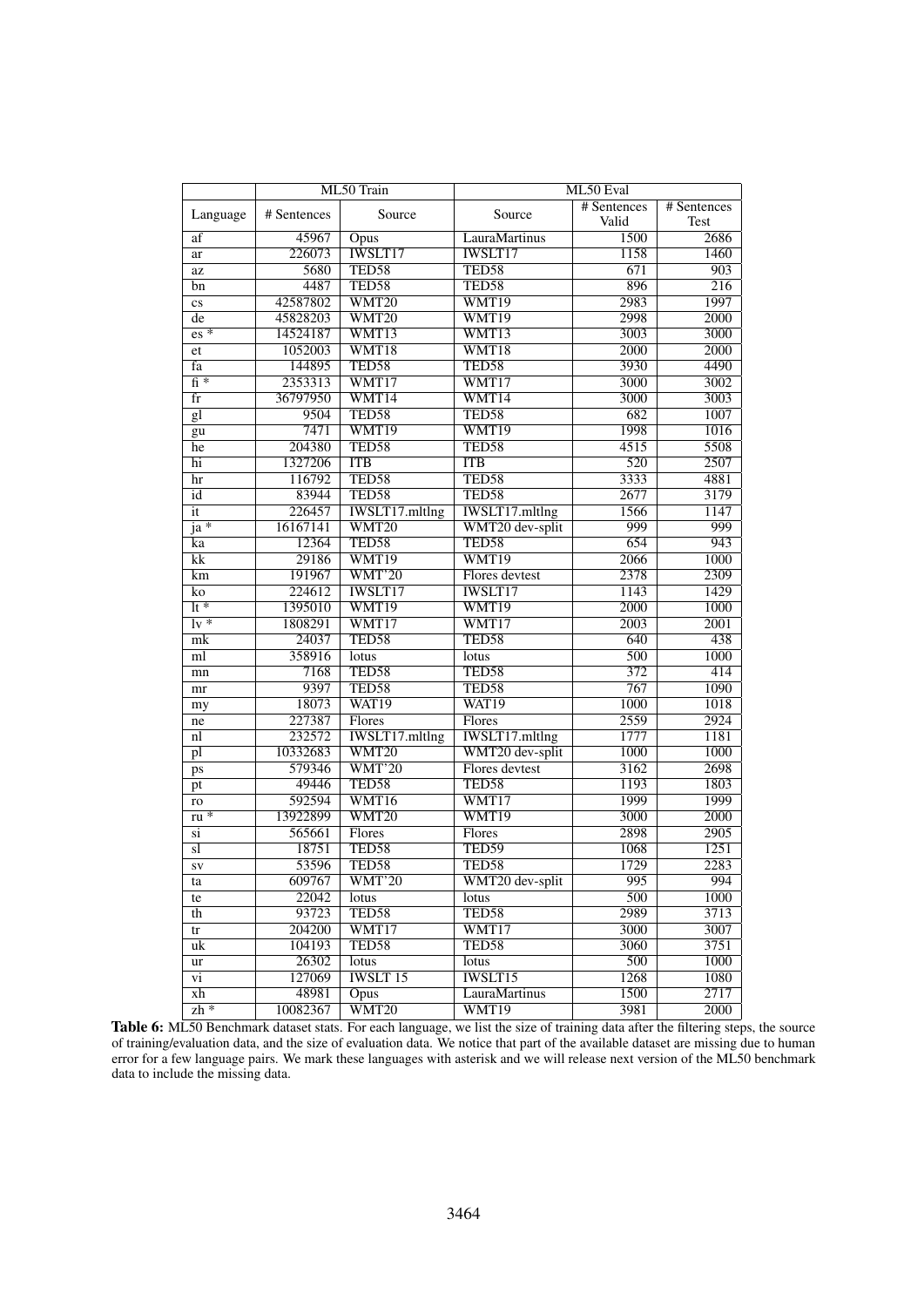| Lang                      | de   | $\mathbf{c}\mathbf{s}$ | $_{\rm fr}$ | 1a   | es.  | ru   | pl   | zh   | fi   | lv   | lt   | hi                |
|---------------------------|------|------------------------|-------------|------|------|------|------|------|------|------|------|-------------------|
| BL-Scratch to en          | 39.7 | 29.0                   | 35.2        | 18.4 | 27   | 37.7 | 28.4 | 25.1 | 24.1 | 17.9 | 27.8 | 20.1              |
| BL-FT to en               | 41.0 | 32.0                   | 37.4        | 19.5 | 30.2 | 38.5 | 31.0 | 25.4 | 28.8 | 20.8 | 30.7 | 23.8              |
| BL-Scratch from en        | 40   | 24.8                   | 39          | 22.2 | 29   | 28.5 | 24.3 | 33.6 | 19.7 | 16.6 | 13.3 | 17.5              |
| BL-FT from en             | 41.9 | 26.5                   | 40.8        | 24.5 | 30.3 | 30.5 | 26.7 | 35.1 | 23.7 | 19.0 | 16.1 | 20.4              |
| Lang                      | et   | ta                     | ro          | ps   | Sİ.  | ml   | nl   | ne   | it   | ar   | ko   | he                |
| BL-Scratch to en          | 23.2 | 14.2                   | 32.6        | 8.9  | 6.1  | 12.5 | 32.5 | 2.8  | 36.9 | 33.5 | 16.4 | 38.6              |
| BL-FT to en               | 28.3 | 18.2                   | 37.1        | 15.0 | 12.6 | 18.2 | 36.5 | 13.3 | 42.1 | 37.5 | 19.9 | 42.7              |
| <b>BL-Scratch from en</b> | 17.5 | 28.7                   | 32.9        | 7.3  | 1.5  | 17.5 | 29.3 | 1.3  | 33.7 | 19.7 | 16.1 | $\overline{27.0}$ |
| BL-FT from en             | 22.0 | 34.0                   | 37.4        | 9.3  | 4.7  | 25.5 | 33.3 | 6.9  | 38.1 | 22.0 | 20.0 | 29.7              |
|                           |      |                        |             |      |      |      |      |      |      |      |      |                   |
| Lang                      | tr   | km                     | fa          | Vİ.  | hr   | uk   | th   | id   | SV   | pt   | xh   | af                |
| BL-Scratch to en          | 16.5 | 4.0                    | 27.6        | 26.0 | 33.6 | 24.5 | 20.9 | 28.0 | 30.8 | 30.7 | 0.4  | 1.0               |
| BL-FT to en               | 22.5 | 8.3                    | 33.2        | 31.9 | 42.0 | 33.5 | 28.2 | 36.9 | 44.9 | 46.0 | 12.1 | 26.5              |
| BL-Scratch from en        | 16.3 | 4.3                    | 15.1        | 28.5 | 26.0 | 17.8 | 30.7 | 27.2 | 27.0 | 27.1 | 0.2  | 1.0               |
| BL-FT from en             | 22.7 | 5.9                    | 18.4        | 32.9 | 32.2 | 24.3 | 36.5 | 35.6 | 38.5 | 41.6 | 11.2 | 18.3              |
| Lang                      | kk   | ur                     | mk          | te   | sl   | my   | ka   | gl   | mr   | gu   | mn   | az                |
| BL-Scratch to en          | 1.4  | 7.8                    | 14.1        | 10.9 | 7.9  | 3.9  | 6.1  | 6.6  | 2.8  | 0.0  | 3.5  | 2.8               |
| BL-FT to en               | 11.0 | 28.0                   | 35.8        | 35.8 | 28.5 | 25.1 | 23.8 | 34.3 | 11.6 | 0.5  | 11.2 | 15.5              |
| BL-Scratch from en        | 0.6  | 8.3                    | 8.2         | 15.0 | 4.9  | 19.8 | 3.7  | 4.2  | 5.2  | 0.0  | 3.3  | 1.9               |

Table 7: Bilingual and Finetuning Bilingual Baselines over 50 languages

| Lang                             | de   | <b>CS</b> | fr   | ja   | es   | ru   | pl   | zh   | fi   | lv   | lt   | hi   |
|----------------------------------|------|-----------|------|------|------|------|------|------|------|------|------|------|
| ML-Scratch $M\rightarrow 1$      | 39.6 | 32.3      | 38.0 | 19.2 | 31.6 | 38.6 | 30.6 | 25.9 | 29.3 | 22.1 | 30.5 | 26.3 |
| ML-Scratch $M \leftrightarrow M$ | 38.3 | 31.2      | 37.0 | 17.5 | 31.6 | 38.0 | 29.9 | 24.8 | 28.4 | 21.1 | 30.5 | 25.3 |
| ML-Scratch $1 \rightarrow M$     | 39.1 | 23.9      | 38.5 | 20.9 | 29.3 | 28.6 | 24.6 | 31.7 | 21.2 | 17.6 | 14.5 | 19.8 |
| ML-Scratch $M \leftrightarrow M$ | 37.2 | 23.1      | 37.8 | 20.0 | 29.1 | 27.4 | 23.1 | 30.5 | 20.3 | 16.5 | 14.6 | 19.7 |
| Lang                             | et   | ta        | ro   | ps   | si   | ml   | nl   | ne   | it   | ar   | ko   | he   |
| ML-Scratch $M\rightarrow 1$      | 29.1 | 20.5      | 36.3 | 16.0 | 15.4 | 19.5 | 34.5 | 17.7 | 40.1 | 51.0 | 29.2 | 39.7 |
| ML-Scratch $M \leftrightarrow M$ | 28.3 | 19.9      | 36.6 | 15.7 | 16.2 | 19.2 | 37.6 | 20.3 | 41.9 | 44.5 | 24.1 | 40.5 |
| ML-Scratch $1 \rightarrow M$     | 19.2 | 33.3      | 36.1 | 8.4  | 4.2  | 25.0 | 32.6 | 9.4  | 36.5 | 21.7 | 19.3 | 29.6 |
| ML-Scratch $M \leftrightarrow M$ | 18.6 | 32.1      | 35.2 | 8.3  | 3.9  | 23.8 | 31.9 | 9.1  | 36.6 | 20.9 | 18.1 | 28.1 |
| Lang                             | tr   | km        | fa   | vi   | hr   | uk   | th   | id   | SV   | pt   | xh   | af   |
|                                  |      |           |      |      |      |      |      |      |      |      |      |      |
| ML-Scratch $M\rightarrow 1$      | 23.1 | 8.9       | 31.9 | 28.0 | 40.6 | 31.7 | 26.4 | 36.3 | 41.5 | 43.9 | 14.5 | 35.7 |
| ML-Scratch $M \leftrightarrow M$ | 23.6 | 10.5      | 32.6 | 30.6 | 40.6 | 32.4 | 27.3 | 35.7 | 42.2 | 44.5 | 13.5 | 35.1 |
| ML-Scratch $1 \rightarrow M$     | 22.1 | 5.0       | 18.5 | 32.5 | 32.5 | 24.4 | 36.5 | 34.7 | 38.2 | 41.9 | 4.9  | 20.3 |
| ML-Scratch $M \leftrightarrow M$ | 21.7 | 5.0       | 18.3 | 31.9 | 31.6 | 24.5 | 36.7 | 35.4 | 38.4 | 42.0 | 8.9  | 17.6 |
| Lang                             | kk   | <b>ur</b> | mk   | te   | sl   | my   | ka   | gl   | mr   | gu   | mn   | az   |
| ML-Scratch $M\rightarrow 1$      | 12.5 | 28.6      | 36.7 | 37.8 | 32.4 | 27.9 | 23.0 | 35.8 | 14.9 | 3.1  | 10.8 | 14.1 |
| ML-Scratch $M \leftrightarrow M$ | 13.6 | 30.2      | 37.6 | 40.1 | 30.8 | 27.6 | 24.2 | 36.0 | 14.9 | 3.5  | 12.5 | 16.0 |
| ML-Scratch $1 \rightarrow M$     | 7.9  | 24.6      | 28.3 | 41.2 | 23.4 | 35.5 | 13.5 | 28.9 | 13.9 | 3.0  | 9.2  | 8.5  |
| ML-Scratch M↔M                   | 7.9  | 24.3      | 29.5 | 41.2 | 22.6 | 36.3 | 13.2 | 28.8 | 13.8 | 3.9  | 9.1  | 7.9  |

Table 8: Multilingual Baselines over 50 languages